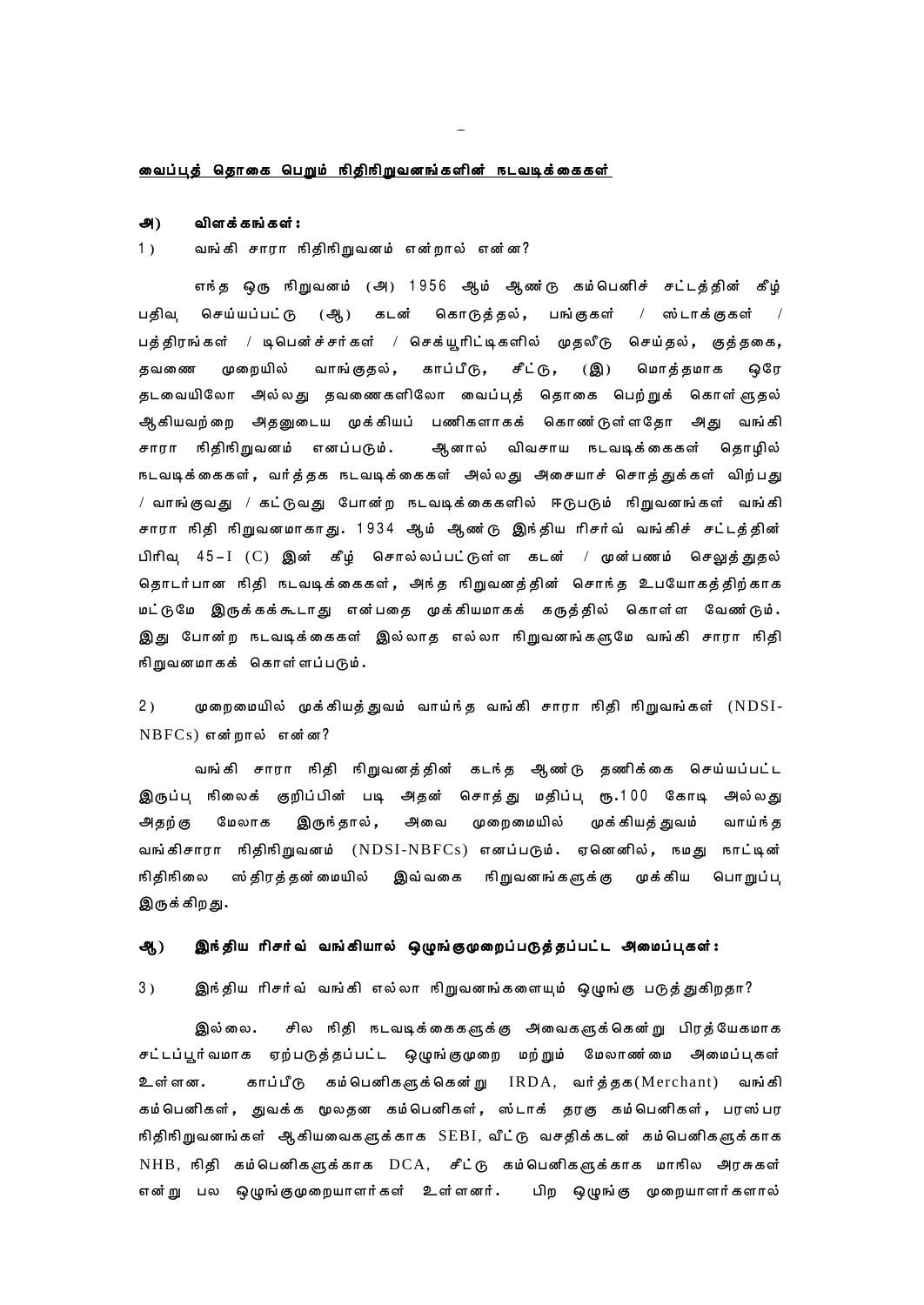கணர்காணிக்கப்படும் நிதி நிறுவனங்களுக்கு, பதிவு, எளிதில் பணமாக்கக்கூடிய சொத்துகள், சட்டப்பூர்வமான இருப்பு போன்றவைகளிலிருந்து குறிப்பிட்ட இந் திய ரிசர்வ் குறிப்பிட்ட விலக் குகளை வங்கி அளித் துள்ளது. நடவடிக்கைகளுக்கான ஒழுங்கு முறையாளர்களை இறுதியில் வரும் அட்டவணையில் விபரமாக அறிந்து கொள்ளலாம்.

 $4)$ எங்த வகையான நிதி நிறுவனங்கள் இந் திய ரிசர்வ் வங்கியால் ஒழுங்குமுறை படுத்தப்படுகின்றன?

கடன் கொடுத்தல் அல்லது (2) பங்குகள், ஸ்டாக்குகள், பத்திரங்கள்  $(1)$ போன்றவற்றை வாங்குதல் அல்லது (3) குத்தகை மற்றும் தவணை முறையில் வாங்குவதற்கு நிதி அளித்தல் போன்ற வர்த்தக நடவடிக்கைகளில் ஈடுபடும் வங்கி சாரா நிதி நிறுவனங்களை இந்திய ரிசர்வ் வங்கி ஒழுங்கு முறைப்படுத்தி மேற்பார்வையிடும். வைப்புத் தொகை பெறுதலை முக்கிய பணியாகக் கொண்டு செயல்படும் கம்பெனிகளையும் இந்திய ரிசர்வ் வங்கி ஒழுங்கு முறைப்படுத்துகிறது.

 $5)$ முக்கிய வர்த்தக அளவில் 50–50 என்ற இலக்கை எட்டிய வங்கி அல்லாத நிதி கம்பெனிகள் மீதான ரிசர்வ் வங்கியின் அதிகாரங்கள் என்ன?

முக்கிய வர்த்தக அளவில் 50–50 என்ற இலக்கை எட்டிய வங்கி சாரா நிதி கம்பெனிகள் மீது பதிவ செய்தல், கொள்கை அறிவித்தல், ஆணைகள் பிறப்பித்தல், ஆய்வு செய்தல், ஒழுங்குபடுத்துதல், மேற்பார்வையிடுதல், கணர்காணித்தல் ஆகிய பணிகளை மேற்கொள்ள 1934 ஆம் ஆண்டு இந்திய ரிசர்வ் வங்கிச் சட்டத்தின் கீழ் வழிவகை செய்யப்பட்டுள்ளது. ரிசர்வ் வங்கிச் சட்டத்தை மீறினால் அல்லது இச்சட்டத்தின் கீழ் பிறப்பிக்கப்படும் ஆணைகள், உத்தரவுகளை மீறினால் அத்தகைய வங்கிசாரா நிதி நிறுவனங்களுக்கு இந்திய ரிசர்வ் வங்கி தண்டனை அக்கம்பெனியின் பதிவை ரத்து செய்தல், வைப்புத் தொகைகளை வழங்கும். பெறுதவதற்குத் தடை விதித்தல் , சொத்துக்களை முடக்குதல் , கம் பெனியை மூடுவதற்கான முறைகளை மேற்கொள்ளுதல் போன்றவை தண்டனையில் அடங்கும்.

### இ) ரிசர்வ் வங்கி ஒழுங்குபடுத்தாத அமைப்புகள்:

6) காப்பீட்டுக் கம் பெனிகள் , ஸ்டாக் தரகு மற் றும் வர்த்தக வங்கி கம்பெனிகள், நிதிக்கம்பெனிகள், வீட்டுவசதி கடன் நிறுவனங்கள் ஆகியவைகளை ரிசர்வ் வங்கி ஏன் ஒழுங்கு படுத்துவது இல்லை?

பதிவு செய்தல் மற் றும் ஒழுங்கு முறைகளிலிருந்து பல இவ்வகை அளிக்கப்பட்டுள்ளது. கம் பெனிகளுக்கு விலக் கு அவைகள் மற் ற ஒழுங்கீட்டார்களால் முறைப்படுத் துகையில் இரணர்டு ஒழுங்கீட்டு முறைகளைத் தவிர்க்கும் பொருட்டு இவ்விலக்கு இவ்வகை கம்பெனிகளுக்கு அளிக்கப்பட்டுள்ளது.

 $7)$ விலக்கு அளிக்கப்பட்டுள்ள இவ்வகை கம்பெனிகள் மீது ரிசர்வ் வங்கிக்கு சட்டப்பூர்வமான அதிகாரம் ஏதேனும் உண்டா?

 $\overline{2}$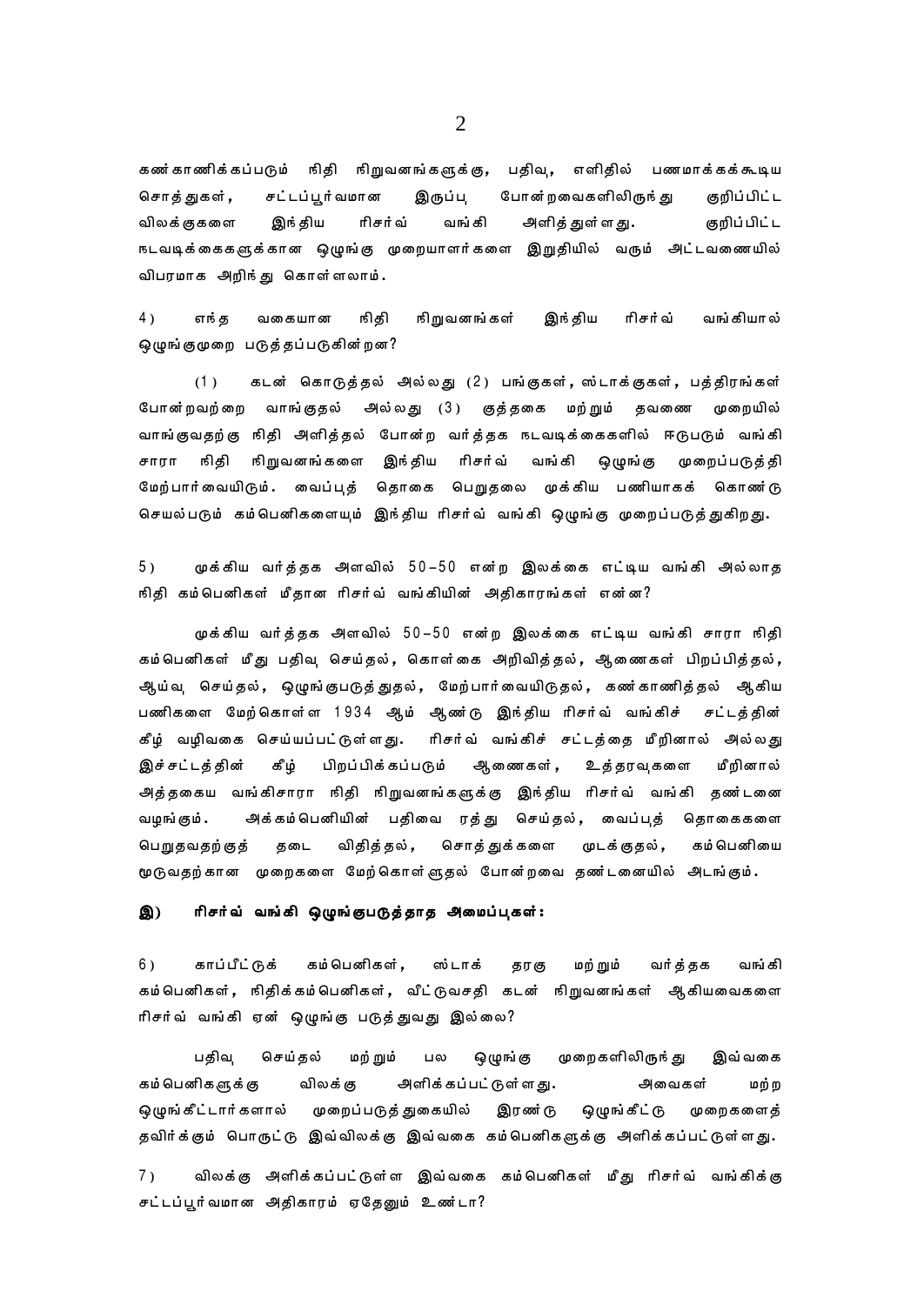எந்த அளவுக்கு விலக்கு அளிக்கப்பட்டுள்ளதோ அதைப் பொறுத்து இது உதாரணமாக, வீட்டு வசதி கடன் நிறுவனங்களுக்கு ரிசர்வ் வங்கி அமையம். ஒழுங்கு முறைகளிலிருந்து விலக்கு அளிக்கப்படுகிறது. மற்ற அமைப்புகளான சீட்டு கம் பெனிகள் , நிதி கம்பெனிகள், பரஸ்பர நிதி கம் பெனிகள் , காப்பீட்டு கம் பெனிகள் . வங்கிக் கம்பெனிகள். வர்த்தக ஸ்டாக் கம் பெனிகள் தரகு போன்றவைகளுக்கு, பதிவு செய்தல், எளிதாகப் பணமாக்கக்கூடிய சொத்துக்கள் வைக்கல். சட்டரீதியான இருப்பு வைத்திருத்தல் போன்றவைகளுக்கு விலக் கு அளிக்கப்பட்டுள்ளது. வீட்டு வசதிக்கடன் கம்பெனிகள் NHB யாலும்**,** காப்பீட்டு கம்பெனிகள் IRDA யாலும், ஸ்டாக் தரகு, வர்த்தக வங்கிக் கம்பெனிகள், துவக்க மூலதன கம்பெனிகள், கூட்டுச் சேர்ப்ப முறைகளை மேற்கொள்ளும் கம்பெனிகள், பரஸ்பர நிதி நிறுவனங்கள் ஆகியவைகளுக்கு SEBI, நிதி கம்பெனிகளுக்கு இந்திய அரசின் அமைச்சகமான MCA, சீட்டு கம்பெனிகளுக்கு அந்தந்த மாநில அரசுகள் போன்ற நாட்டின் நிதித்துறையில் பல்வேறு ஒழுங்கீட்டாளர்கள் வழங்கும் ஒழுங்கு முறை ஆணைகளுக்கு மாறுப்பட்ட வகையில் ரிசர்வ் வங்கி ஆணைகளை வழங்காது.

 $8<sub>1</sub>$ ஙிகி நடவடிக்கைகளை தங்கள் வர்த்தகத்தில் பகுதியாகக் ஒரு கடைபிடிக்கும் கம்பெனிகளை ரிசர்வ் வங்கி ஒழுங்கு படுத்துகிறதா?

நிதி நடவடிக்கைகளைத் தங்களது முக்கிய வர்த்தகமாக மேற்கொள்ளும் கம்பெனிகளை மட்டும் ரிசர்வ் வங்கி ஒழுங்குபடுத்தி மேற்பார்வையிடுகிறது. எனவே விவசாயம், ஆலை, பொருட்களை வாங்கி விற்றல், அசையாச் சொத்துக்களை வாங்குதல் / விற்றல் / கட்டுதல் போன்றவற்றைத் தங்கள் முக்கிய வர்த்தகமாகக் கொணர்டு செயல்படும் கம்பெனிகள், சில நிதி நடவடிக்கைகளை ஒரு சிறிய அளவில் மேற்கொண்டால் அவைகளை ரிசர்வ் வங்கி ஒழுங்குபடுத்தாது.

 $9<sub>0</sub>$ 50–50 என்ற இலக்கை எட்டாத கம்பெனிகள் வைப்புத் தொகைகளை ஏற்றுக் கொள்ளுமானால், அவைகள் ரிசர்வ் வங்கியின் மேற்பார்வையில் வருமா?

மொத்தச் சொத்தில் 50% மேலாக நிதிச் சொத்துக்களை வைத்திருக்காத கம்பெனி, மற்றும் அதனுடைய மொத்த வருவாயில் குறைந்த பட்சம் 50% அளவாவது வருவாயை அத்தகைய சொத்துகளிலிருந்து ஈட்டாத கம்பெனி வங்கிசாரா நிதி நிறுவனமாக ஏற்றுக் கொள்ளப்படமாட்டாது. அதனுடைய முக்கிய வர்த்தகம் என்பது நிதி சாராத நடவடிக்கைகளை, விவசாய வேலைகள், ஆலை நடவடிக்கைகள், பொருட்களை வாங்குதல் மற்றும் விற்றல், அசையா சொத்துக்களை வாங்குதல் / கட்டுதல் என்பவையே ஆகும். எனவே அவைகள் வங்கி சாரா மற்றும் நிதி சாரா கம்பெனிகள் எனப்படும். இத்தகைய வங்கிசாரா நிதிசாரா கம்பெனிகள் , வைப்புகளை ஏற்றுக் கொள்வது என்பது, 1975 ஆம் ஆண்டு வைப்புகளை ஏற்கும் கம் பெனிகள் விதிகளின் கீழ் வருகின்றன. மாநில அரசுகளின், கம்பெனி பதிவாளர்கள் இத்தகைய அமைப்புகளை நிர்வகிக்கின்றனர்.

3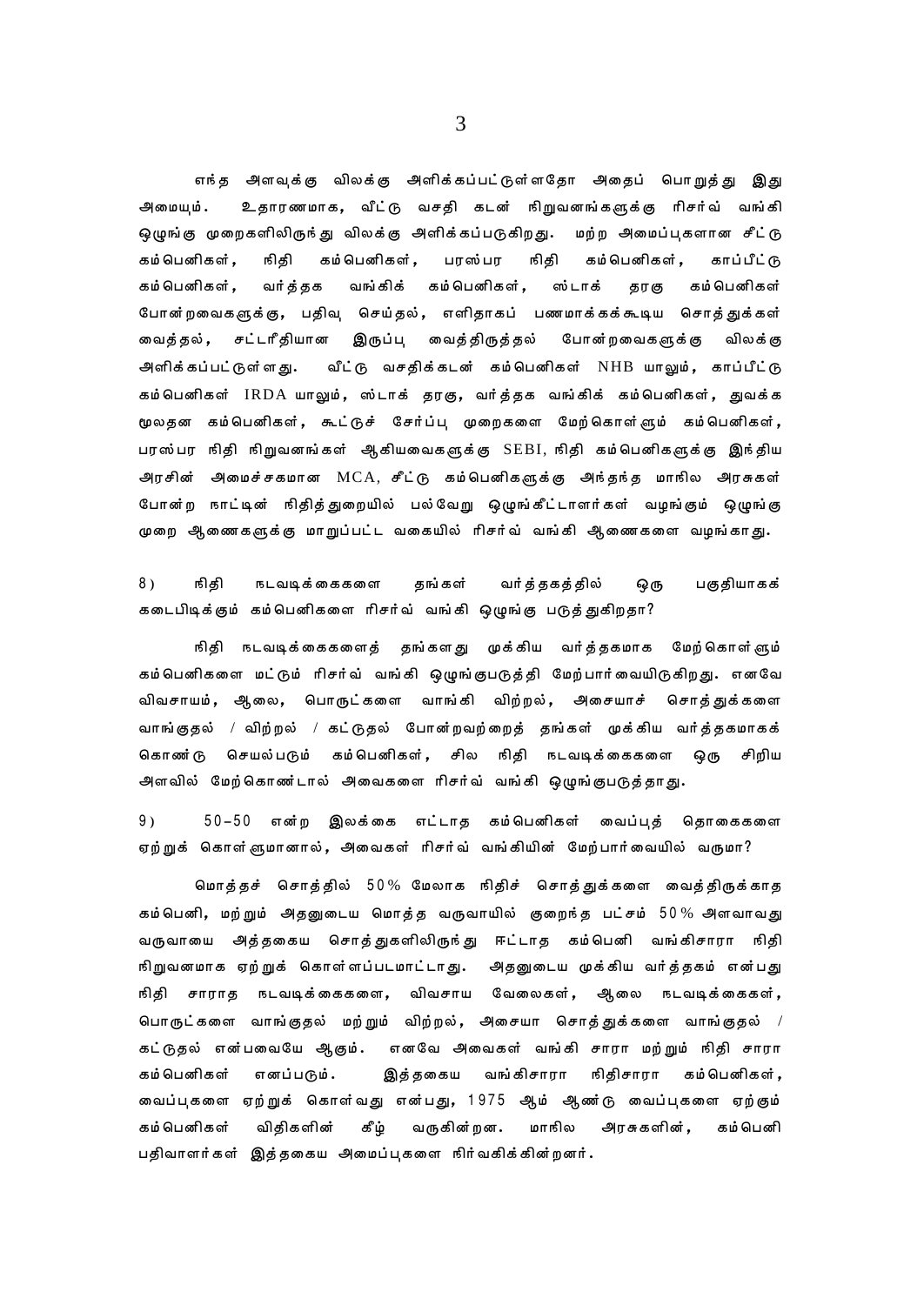### ஈ) முக்கிய வர்த்தக அளவு  $PBC$

### $10)$ எந்தவிதமான நிதி நடவடிக்கை முக்கிய வர்த்தகம் என்று பொருள்படும்?

மொத்த சொத்துகளில், நிதிச் சொத்துக்கள் 50% க்கு மேல் ஒரு கம்பெனிக்கு இருந்தால், மேலும் அத்தகைய நிதிச் சொத்துகளிலிருந்து ஈட்டப்படும் வருவாய் மொத்த வருவாயில் 50% க்கு மேலும் இருக்குமானால் அத்தகைய கம்பெனியின் முக்கிய வர்த்தகம் நிதிநடவடிக்கை என்று கொள்ளலாம். இங் த இரணர்டு 50% - 50% அளவுகோலையும் பெறும் கம்பெனி வங்கிசாரா நிதி நிறுவனமாக ரிசர்வ் வங்கியால் பதிவு செய்யப்படும். இங்த முக்கிய வர்த்தகம் என்பது ரிசர்வ் வங்கி சட்டத்தில் விளக்கப்படவில்லை. ரிசர்வ் வங்கி இந்த விளக்கத்தை அளித்து, இத்தகைய கம்பெனிகளை மட்டுமே தன்னிடம் பதிவு செய்து, ஒழுங்குமுறை மற்றும் மேற்பார்வைக்கு அவைகளை உட்படுத்துகிறது. மற்றைய உற்பத்தி அல்லது தொழில் கம்பெனிகள் ரிசர்வ் வங்கியின் ஒழுங்குபடுத்தும் வரையறைக்குள் வராது. இந்த வரையணை 50–50 என்று பரவலாக அனைவராலும் ஏற்றுக் கொள்ளப்பட்டுள்ளது. இச்சோதனை ஒரு கம்பெனி நிதி நடவடிக்கைகளில் ஈடுபடுகிறதா, இல்லையா என்பதை உறுதி செய்கிறது.

#### உ) வங்கி சாரா சிறு கம்பெனிகள்  $\text{RNBC.}$

 $11)$ வங்கிசாரா சிறு கம்பெனிகள் என்றால் என்ன? இது எந்த வகையில் வங்கிசாரா நிதி நிறுவனத்திலிருந்து வேறுபட்டது?

வங்கிசாரா நிதி நிறுவன வகையில் ஒன்று தான் வங்கிசாரா சிறு கம்பெனியும். இவைகளின் முக்கிய வர்த்தகம் வைப்புத் தொகைகளை எந்த ஒரு எந்த வகையிலும் முறை அல்லது ஏற்பாடு அில்லது ஏற்பது. முதலீடு, சொத்துக்களை பணமாக்கல், அல்லது கடன் கொடுத்தல் போன்ற நடவடிக்கைகளில் வைப்புத் தொககைகளைப் பெறும் வழிவகைகளிலும், பெறப்பட்ட இறங்காது. வைப்புத் தொகைகளைப் பயன்படுத்துவதிலும் இந்தச் சிறு கம்பெனிகள் வங்கிசாரா நிதி நிறுவனங்களிடமிருந்து வேறுபடுகிறன்றன. இவ்வகைக் கம்பெனிகள் தற்போது எந்த வகையிலும் வைப்பத் தொகை பெறக்கூடாது என்றும், தங்களின் வர்த்தகத்தை மூடிவிடுமாறும் ரிசர்வ் வங்கி ஆணையிட்டுள்ளது.

 $12)$ சிறு கம்பெனிகள் வைப்புத் தொகைகளை ஏற்பதில் எவ்வித உச்சவரம்பும் இல்லை என்று நாங்கள் கருதுகிறோம். அப்படியாயின் அவைகள் கிரட்டும் வைப்புத் தொகை எந்த வகையில் பாதுகாப்பானது?

சிறு கம்பெனிகள் திரட்டும் வைப்புத் தொகைக்கு உச்சவரம்பு இல்லை உணர்மைதான். ஆயினும் பெறும் வைப்புத் தொகைகளை என்பது அவை செய்யப்படவேண்டும். அனுமதிக்கப்பட்ட முதலீடுகளில் முதலீடு முழுவதுமாக கம்பெனிகளில் வைப்புத் தொகைகளைப் இச்சிறு போடும் வைப்புதாரர்களின் நலனைக் கருதி**, இ**ச்சிறு கம்பெனிகள் திரட்டும் வைப்புத் தொகையினை 100% எளிகில் பணமாக்கக்கூடிய உபகரணங்களான மக்கிய/மாஙில அரசின்

 $\overline{4}$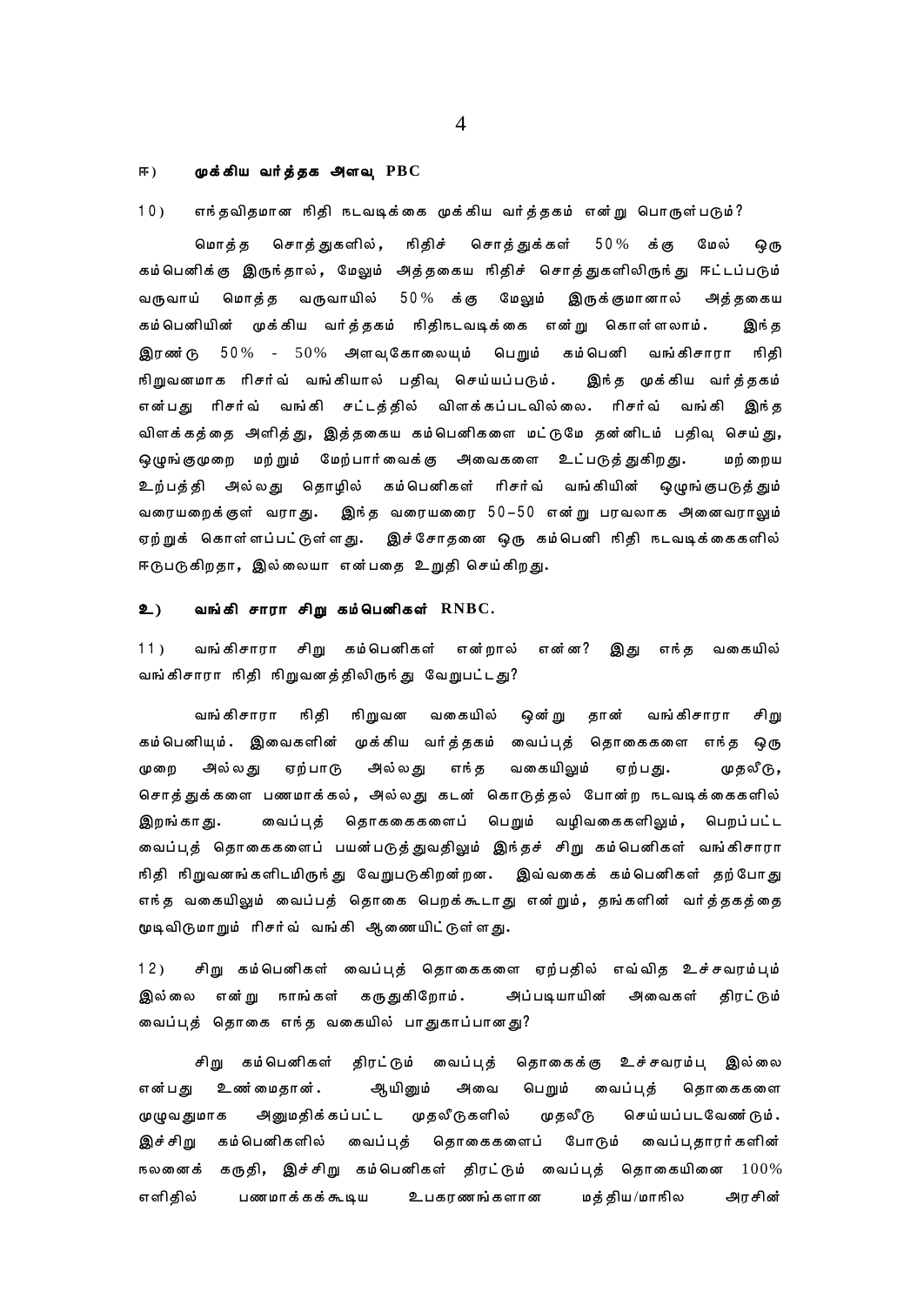பங்குப்பத்திரங்கள், பட்டியலிடப்பட்ட வணிக வங்கிகளின் நிரந்தர வைப்புகள், வைப்புச் சான்றிதழ்கள், பரஸ்பரஙிதி போன்றவற்றில் முதலீடு செய்ய வேண்டும்.

 $13)$ தவணை முறையில் செலுத்தப்படும் வைப்புத் தொகையினை, தவணைகளை ஒழுங்காகச் செலுத்தாவிடிலோ அல்லது இடையிலேயே நிறுத்திவிட்டாலோ, சிறு கம் பெனிகள் , செலுத்தப்பட்ட வைப்புத் தொகையினை வைப்பாளர்களுக்கு வழங்காமல் முடக்கிவிடலாமா?

இல்லை. கம் பெனிகள் சிறு வைப்புத் தொகையினை அல்லது அதற்குணர்டான வட்டி போன்ற எந்த ஒரு லாபத்தையும் வைப்பாளர்களுக்கு அளிக்காமல் முடக்க அதிகாரமில்லை.

சிறு கம்பெனிகள் ஏற்கும் வைப்புத் தொகைக்கு வட்டி விகிதம் எவ்வளவு  $14)$ இருக்கவேண்டும்? வைப்பத் தொகையின் முதிர்வு காலம் எவ்வளவு இருக்க வேண்டும்?

குறைந்த பட்சம் வட்டியாக 5% (வருடத்திற்கு கணக்கிடப் வேண்டும்)  $UL$ மொத்தமாகச் செலுத்தப்படும் வைப்புத் தொகைக்கும்,  $3.5%$ (வருடத்திற்கு கணக்கிடப்பட வேணர்டும்) மாதா மாதம் அல்லது நீணர்ட இடைவெளி காலங்களில் செலுத்தப்படும் வைப்புத் தொகைக்கும் வழங்க வேண்டும். வட்டி என்பது இங்கே, பரிசு அல்லது போனஸ் அல்லது எந்த ஒரு லாபத்தையும் சிறுகம்பெனி வைப்புத் தொகையை திரட்டும் போது அறிவிக்கிறதோ அவையாவும் அடங்கும். குறைந்த பட்சம் 12 மாதங்களுக்கும், அதிக பட்சம் 84 மாதங்களுக்குமான முதிர்வு கால வரையறைக்குள் வைப்புகள் இருக்கவேண்டும். கேட்கும் போது உடனே திருப்பித் தற் போ து தரும் வகையிலான வைப்பகளை அவை பெறக்கூடாது. இயங்கிக் கொணர்டிருக்கும் பியர்லெஸ் மற்றும் சகாரா இங்தியா ஙிதிக் கழகம் லிட், என்ற இரண்டு சிறு கம்பெனிகளுக்கும் இனிமேல் வைப்புத் தொகை பெறக்கூடாது என்றும் திரட்டப்பட்ட வைப்புத் தொகையை முதலீட்டாளர்களுக்குத் திருப்பிச் செலுத்தும் படியும், தங்கள் வர்த்தகங்களை மூடிக்கொள்ள நடவடிக்கை எடுக்குமாறும், ரிசர்வ் வங்கி ஆ னை பிறப்பித்துள்ளது. அவைகளின் வியாபார அணுகுமுறை, இயற்கையாகவே சாத்தியமாக முடியாததால் இந்த ஆணை பிறப்பிக்கப்பட்டுள்ளது.

### <u>2 ගෙ</u> வைப்புத் தொகை, வைப்புத் தொகையைப் பெறத் தகுதி வாய்ந்த / தகுதியற்ற நிறுவனங்கள், மற்றும் அவை தொடர்பான விஷயங்களீ:

### $15)$ வைப்புத் தொகை என்றால் என்ன?

பங்கு மூலதனம், கூட்டுத் தொழில் வியாபார நிறுவனத்திற்கு கூட்டாளிகள் அளிக்கும் மூலதனம், பாதுகாப்பிற்கான வைப்புகள், முன்பண வைப்புகள், பொருட்கள் வாங்குவதற்கான முன்பணம், சேவைகளுக்கு, கட்டுமானத்திற்கென்று வங்கிகளிடமிருந்தும், நிதி நிறுவனங்களிமிருந்தும், மற்றவர்களிடமிருந்தும் பெறும் கடன், சீட்டுப்பணம் போன்றவைகளுக்காக அல்லாமல் வேறு எந்த முறையிலேனும் ஒரு நிறுவனம் திரட்டும் பணம் வைப்புத் தொகை எனப்படும்.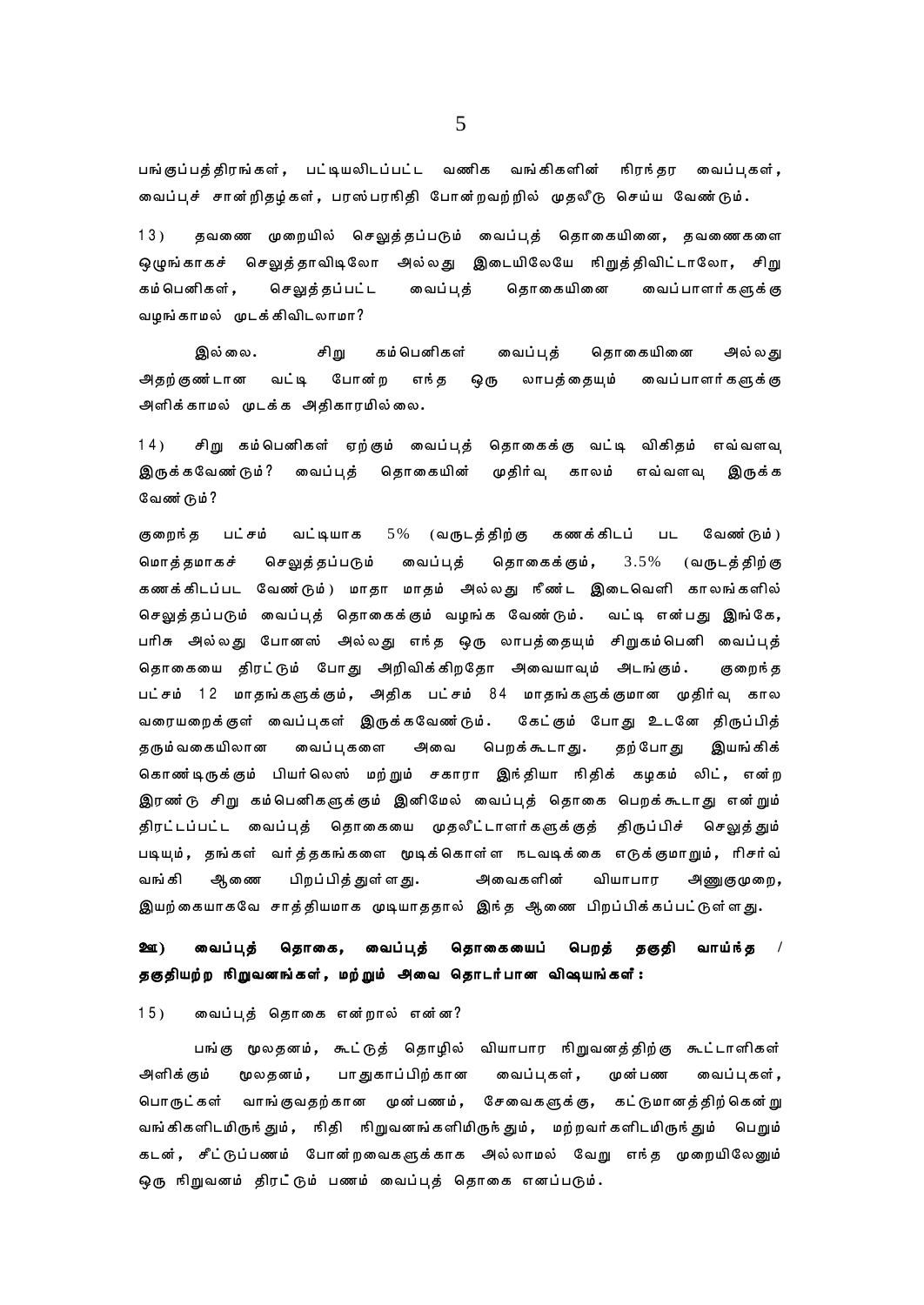$16)$ எந்த அமைப்புகள் பொதுமக்களிடமிருந்து வைப்புத் தொகைகளை ஏற்கலாம்? வணிக வங்கிகள், கூட்டுறவு வங்கிகள், ரிசர்வ் வங்கியால் பதிவச் வழங்கப்பட்டு, வைப்புத் தொகை ஏற்கத் தனியாக உரிமம் சான்றிதழ் பெற்ற வங்கிசாரா நிதி நிறுவனங்கள் வைப்புகள் ஏற்கத் தகுதியுள்ளவையாகும். வேறு விகமாகச் சொல்ல வேணர்டுமானால், ரிசர்வ் வங்கியின் பதிவுச் சான்றிதழ் பெறப்பட்ட எல்லா வங்கிசாரா நிதி நிறுவனங்களுக்கும் வைப்புத் தொகை ஏற்கத் தகுதி கிடையாது. வைப்பு ஏற்கவென்று பிரத்யேகமாக உரிமம் பெற்ற வங்கிசாரா நிதி நிறுவனங்கள் மட்டுமே வைப்புகளைப் பெறமுடியும். ஆயினும் அவை அனுமதிக்கப்பட்ட வரையறைக்குள் தான் வைப்புகளை ஏற்க முடியும். பிரத்யேகமாக அினுமதிக்கப்பட்டுள்ள வீட்டு வசதி கடன் கம் பெனிகள் மற் றும் கம்பெனிச் சட்டத்தின் கீழ் இங்திய அரசின் கம்பெனி விவகார அமைச்சரகத்தின் வைப்புகளை வைப்பு விதிகளின் கீழ் அனுமதிக்கப்பட்டுள்ள ஏற் கும் கம் பெனிக் களுக் கான கம்பெனிகள் வைப்புகளை ஒரு குறிப்பிட்ட அளவு வரை ஏற்க முடியும். கூட்டுறவுக் கடன் சங்கங்கள் தங்கள் உறுப்பினர்களிடமிருந்து மட்டுமே வைப்பகளை ஏற்கமுடியும். பொதுமக்களிடமிருந்து பெற அனுமதி இல்லை. இந்திய ரிசர்வ் வங்கி வணிக வங்கிகள், கூட்டுறவு வங்கிகள், வங்கிசாரா நிதி நிறுவனங்கள் ஏற்கும் வைப்புகளை ஒழுங்கு படுத்துகிறது.

மற்ற அமைப்புகள் பொது மக்களிடமிருந்து வைப்புகளை ஏற்கச் சட்டத்தில் அனுமதி இல்லை. சட்டப்படி பதிவு பெறாத அமைப்புகளான தனிநபர்கள், கூட்டுத் தொழில் மற்றத் தனிநபர் சங்கங்கள் நிறுவனங்கள், வைப்புகளைத் தங்கள் முக்கிய வர்த்தகமாகக் கொண $\overline{6}$  செயல்பட தடை செய்யப்பட்டுள்ளனர். இத்தகைய பதிவு பெறாத அமைப்புகள் நிதி நடவடிக்கைகளை மேற்கொண்டிருந்தாலும், வைப்புகளை ஏற்கத் தடை செய்யப்பட்டுள்ளன.

இந்திய ரிசர்வ் வங்கியின் பதிவுச் சான்றிதழ் வைத்துள்ள எல்லா வங்கி  $17)$ சாரா நிதி நிறுவனங்களும் வைப்புகளை ஏற்க முடியுமா?

இந் திய ரிசர்வ் வங்கி இரண்டு முடியாது. வகையான பதிவுச் சான்றிதழ்களை வழங்குகிறது. அதில் ப்ரத்யேகமாக வைப்புகளை ஏற்க மூன்று வட்டச் செயல்பாடுகளை சிறப்புக் குறியீட்டுடன் பச்சை ஆராய்ந்த பின்னர் நிறத்தில் சான்றிதழை வழங்குகிறது. அங்தச் சான்றிதழ் வைத் துள்ளவர் கள் மட்டுமே வைப்புகளைப் பெறலாம். கொள்கை அடிப்படையில் வங்கிகள் மட்டுமே பொதுமக்களிடமிருந்து வைப்புகளை ஏற்க அனுமதி உணர்டு. மேலும் 1997க்குப் பின்னர் எந்த ஒரு புதிய நிதி நிறுவனத்திற்கும் வைப்புகளை ஏற்கும் அனுமதியை ரிசர்வ் வங்கி வழங்கவில்லை.

 $18)$ பொதுமக்களிடமிருந்து, திரட்ட, வங்கிசாரா நிதி வைப்புகளைத் நிறுவனங்களை ஏன் ரிசர்வ் வங்கி இவ்வளவு கட்டுபடுத்துகிறது?

6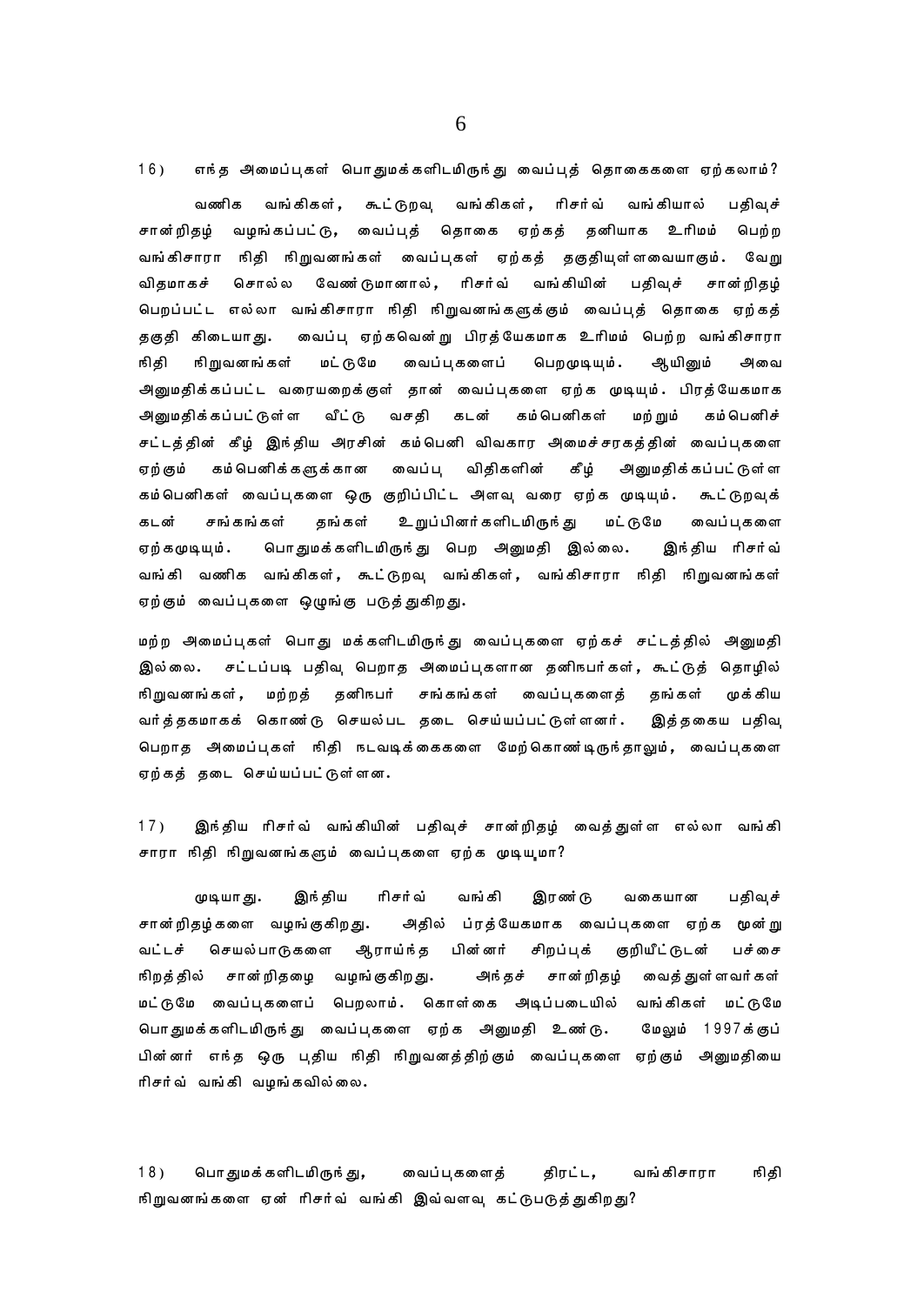எந்த ஒரு நிதி நிறுவனத்தையும் ரிசர்வ் வங்கி மேற்பார்வையிடும் போது ரிசர்வ் வங்கியின் கலையாய பொறுப்ப என்பது அங்க நிறுவனத்தின் வைப்பாளர்களின் நலன் மட்டுமே. நம்பிக்கையின் அடிப்படையிலேயே வைப்பாளர்கள் வைப்பகளை ஒரு நிறுவனத்தில் முதலீடு செய்கின்றனர். **கங்கள்** இது கம்பெனியின் பங்குகளில் முதலீடு செய்வதிலிருந்து மாறுபடுகிறது. கம்பெனிப் பங்கில் முதலீடு செய்பவர்கள், அவை ஈட்டும் வருவாயையும் கூடவே இருக்கும் அபாயங்களையும் அந்தக் கம்பெனி உரிமையாளர்களோடு பகிர்ந்து கொள்கின்றனர். ஆனால் வைப்பதாரர்கள் நம்பிக்கையின் அடிப்படையிலேயே பணம் போடுகின்றனர். எனவே வைப்பாளர்கள் நலன் என்பது நிதி ஒழுங்கீட்டு முறையில் தலையாய பொறுப்பு என்பதை ரிசர்வ் வங்கி வலியுறுத்துகிறது. வங்கிகள் மட்டுமே மிக அதிக அளவில் ஒழுங்குபடுத்தப்பட்ட நிதி அமைப்புகள் வைப்புத் தொகைக் காப்பீடு மற்றும் கடன் உத்தரவாத நிறுவனமான  $\rm DICGC$ , வங்கி ஒன்று திவாலாகும் பட்சத்தில் ரூ.1 இலட்சம் வரையிலான வைப்புகளுக்குக் காப்பீடு வழங்குகிறது.

வைப்புகளை ஏற்க ரிசர்வ் வங்கியால் அனுமதிக்கப்பட்ட வங்கிசாரா நிதி  $19)$ நிறுவனங்கள் யாவை?

வைப்புகளை ஏற்க ரிசர்வ் வங்கியால் பிரத்யேகமாக அனுமதி வழங்கப்பட்ட வங்கிசாரா நிதி நிறுவனங்கள் பட்டியல் ரிசர்வ் வங்கியின் கீழே கண்ட இணைய தளத்தில் காணலாம். http://rbi.org.in/Commonman/English/Scripts/NBFCs.aspx. சில சமயம் சில கம்பெனிகளுக்கு, தற்காலிகமாக வைப்புகளை ஏற்கத் தடை விதிப்பதுண்டு. இம்மாதிரித் தற்காலிகமாக தடை விதிக்கப்பட்டுள்ள வங்கிசாரா நிறுவனப் பட்டியலையும் ரிசர்வ் வங்கி ஙிகி தன் இணைய தளத்தில் வெளியிடுகிறது. ரிசர்வ் வங்கி இந்த இருபட்டியலையும் தொடந்து உடனுக்குடன் திருத்தங்களை மேற்கொண்டு வெளியிடுகிறது. வங்கிசாரா நிதி நிறுவனங்களில் வைப்புகளைப் போடு முன்னர் பொதுமக்கள் இந்த இரு பட்டியலையும் பரிசோதித்து பின்னர் முடிவு செய்யுமாறு கேட்டுக் கொள்ளப்படுகின்றனர்.

 $20<sub>1</sub>$ கூட்டுறவுக் கடன் சங்கங்கள் பொது மக்களிடமிருந்து வைப்புகளை ஏற்க முடியுமா?

இல்லை. கூட்டுறவுக் சங்கங்கள் பொது மக்களிடமிருந்து கடன் வைப்புகளை ஏற்க முடியாது. தங்கள் உறுப்பினர்களிடமிருந்து மட்டுமே அதுவும் தங்கள் விதிகளில் கூறப்பட்டுள்ள வரையறைகுள்ளேயே வைப்புகளை ஏற்க முடியும்.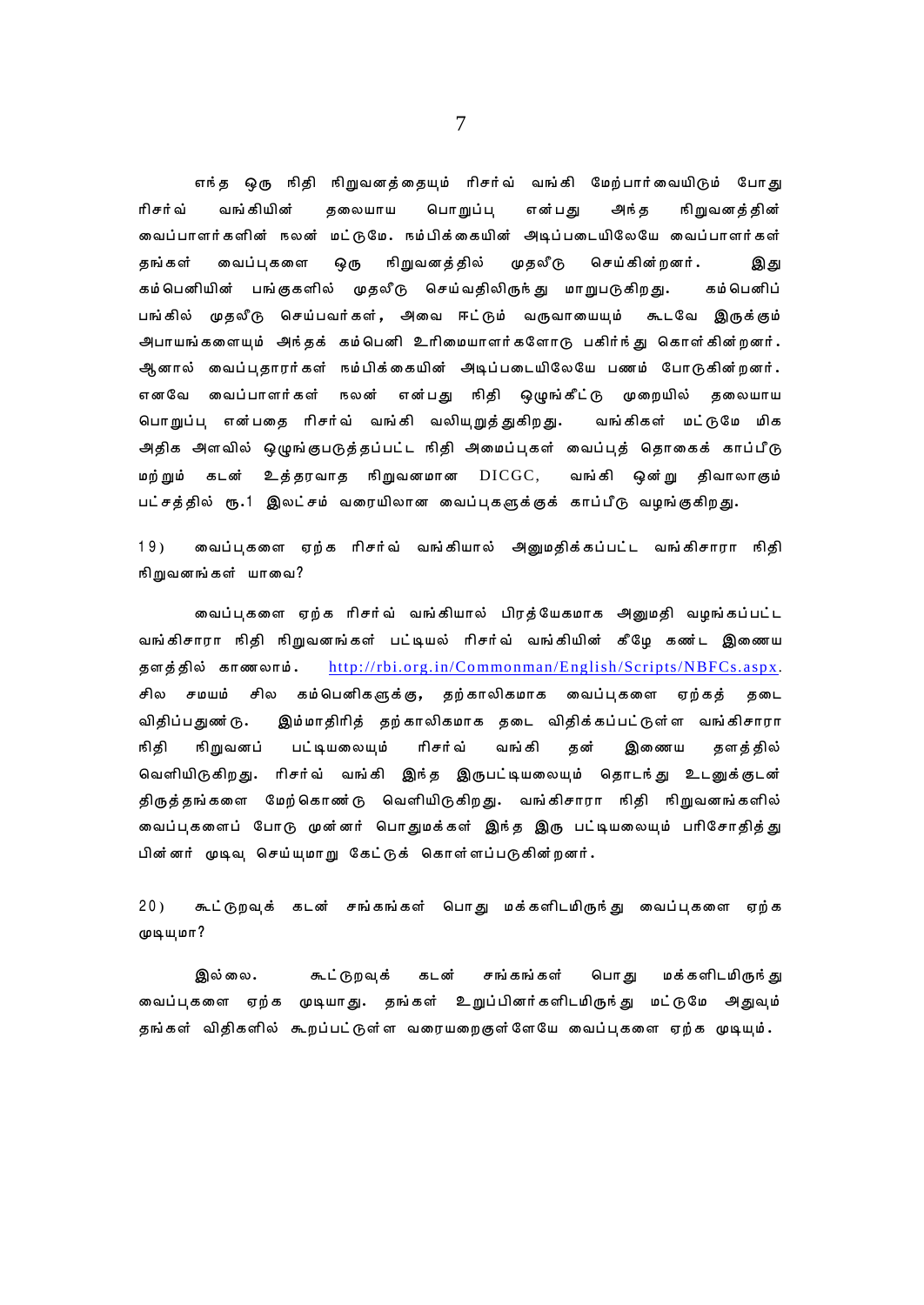$21)$ சம்பளம் ஈட்டுவோர் சங்கம் பொ துமக் களிடமிருந் து வைப்பகளைப் பெறலாமா?

வாங்குவோருக்காகத் சம்பளம் துவக்கப்பட்ட இச்சங்கங்கள் கூடாது. உறுப்பினர்களிமிருந்து மட்டுமே வைப்பகளைப் பெறலாம். தங்கள் பொது மக்களிடமிருந்து பெற அனுமதி இல்லை.

 $22)$ ரிசர்வ் வங்கியிடம் பதிவு பெறாத கம்பெனிகள் அதிகாரமில் லாமல் வைப்பகளைப் பெறுவது அல்லது வங்கிசாரா நிதி நிறுவனங்கள் பதிவைப் பெறாமல் கடன் அல்லது முதலீட்டு நடவடிக்கைகளில் ஈடுபடுவதை ரிசர்வ் வங்கி எங்ஙனம் அறியும் ?

வங்கிசாரா நிதி நிறுவனங்கள் பதிவ அனுமதி பெறாமல் வைப்பகளைத் திரட்டுவதையோ அல்லது கடன் மற்றும் முதலீட்டு நடவடிக்கைளில் ஈடுபடுவதையோ பொதுவாக ரிசர்வ் வங்கி அதற்கு வரும் புகார் மனுக்களிலிருந்து தெரிந்து கொள்ளும். நிதித்துறையில் உள்ள பல்வேறு அமைப்புகள் அல்லது சட்ட ரீதியான தணிக்கையாளர்களின் விலக்கு அறிக்கை மூலமாகவும் அறியும். பத்திரிக்கைகள் ரிசர்வ் வங்கி வாயிலாகவும் அல்லது கிளைகள் , மண்டல அலுவலகங்கள் மேற்கொள்ளும் துறை சார்ந்த செய்தி சேகரிப்பு என்ற வகையிலும் இதனைத் தெரிந்து கொள்ளும்.

மேலும் ரிசர்வ் வங்கி தனது எல்லாக் கிளைகளிலும் **ெரு** நிர் வாக அணுகுமுறையை அமல்படுத்தியுள்ளது. மாநில அளவிலான ஒருங்கிணைப்புக்குழு  $(SLCC)$  என்ற அமைப்பை ரிசர்வ் வங்கி ஏற்படுத்தியுள்ளது. நிதித் துறையிலுள் ள பல்வேறு ஒழுங்கீட்டாளர்களும் இக்குழுவில் பங்கேற்பர். மாஙில அரசின் உள்துறை மற்றும் சட்டத்துறை அதிகாரிகள், கம்பெனி பதிவாளர், மத்திய அரசின் கம்பெனி விஷய அமைச்சக மண்டல இயக்குநர், தேசிய வீட்டு வசதி வங்கி, இந்திய பங்குப்  $(SEBI)$ சீட்டுக் கம் பெனிப் பரிமாற்றச்சபை பதிவாளர் , இங்தியத் ஆகியோர் இந்த உயர்மட்டக் குழுவின் தணிக்கையாளர்கள் நிறுவனம் (ICAI) அரையாணர்டுக்கு ஒரு முறை இக்குழு கூடும். உறுப்பினர்களாவர். அனுமதி பெறாத நிதி அமைப்புகளின் நடவடிக்கைகள் பற்றிய செய்திகளை இக்குழுவினர் பரிமாறிக்கொள்வர்.

வங்கிசாரா நிதி நிறுவனத்தோடு கூட்டுச் சேர்ந்துள்ள / சேராத தனிநபர்  $23)$ ஸ்தாபனம் / கூட்டுத் தொழில் நிறுவனம் பொது மக்களிடமிருந்து வைப்புகளைப் பெறலாமா?

தனிநபர் ஸ்தாபனம் / கூட்டுத் தொழில் நிறுவனம் என்பது பதிவு இல்லை. செய்யப்படாத அமைப்புகள். எனவே அவை இந்திய ரிசர்வ் வங்கி சட்டம் 1934ன் கீழ் பொது மக்களிடமிருந்து வைப்புகளைப் பெறத் தடை உள்ளது.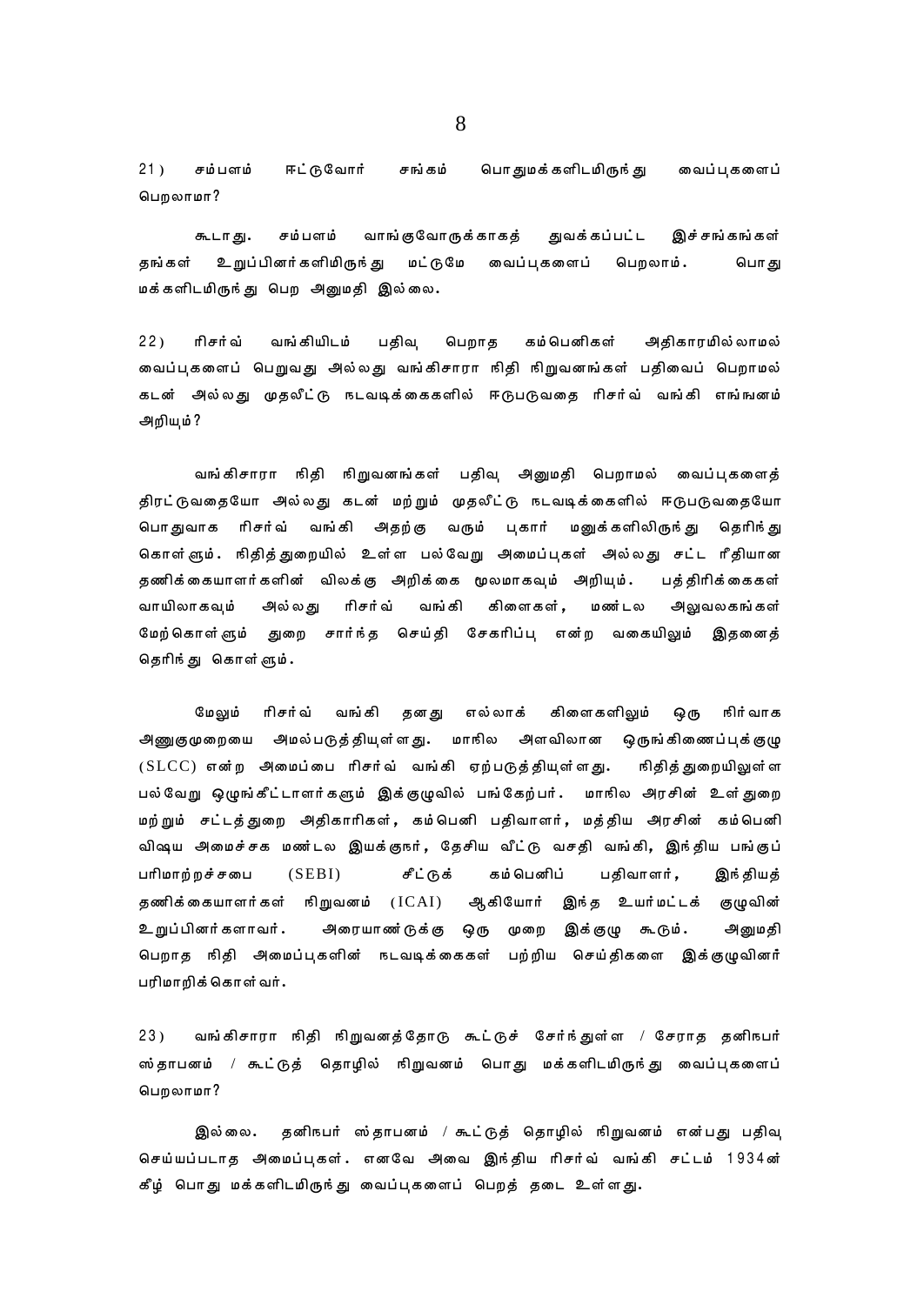$24)$ **நகைக்** கடைகள் பலவும் மக்களிடமிருந்து தவணை முறையில் பணம் பெறுகின்றன. இது வைப்புகளைப் பெறுவது என்று பொருள் படுமா?

**நகைகளைப்** பின்னர் தேதியில் வழங்குவதற்காக இப்படிப் ழெரு பணம் பெறப்படுகிறதா அல்லகு வட்டியோடு பணமாக பின்னர் ஒரு கேகியில் என்பதைப் வழங்கப்படுவதற்காக இப்பணம் திரட்டப்படுகிறதா பொறுத்தே அிதற்கேற்ப ரிசர்வ் வங்கி நடவடிக்கை எடுக்கும். நகைகளை பின்னர் ஒரு தேதியில் வழங்குவதாக ஒப்பந்தம் செய்து தவணை முறையில் பணம் பெறப்படுவது, வைப்புகள் என்று பொருளாகாது. ஆனால் அசலும் வட்டியுமாக பின்னர் ஒரு தேதியில் வழங்கப்படும் என்று நகைக் கடை அறிவித்தால் அது வைப்புகளாகும்.

 $25)$ சட்டப்படி பதிவு பெறாத அமைப்புகள், வைப்பகளை ஏற்றால் என்ன வைப்புகளைப் பெற அனுமதியற்ற வங்கிசாரா நிதி நடவடிக்கை எடுக்கப்படும்? நிறுவன உரிமையாளர்கள் துவக்கும் தனிநபர் ஸ்தாபனம் / கூட்டுத் தொழில் நிறுவனம் வைப்புகளை ஏற்றால் என்ன நடவடிக்கை?

சட்டப்படி பதிவு பெறாத அமைப்புகள் வைப்புகளைப் பெற்றால் குற்றவியல் நடவடிக்கைக்கு உட்படுவர். வங்கிசாரா நிதி நிறுவனங்கள், சட்டப்படி பதிவு அமைப்போடும் கூட்டு வைக்க ரிசர்வ் பெறாத எங்த ஒரு வங்கி அனுமதி அளிக்காது. இந்திய ரிசர்வ் வங்கி சட்டத்தை மீறி வங்கிசாரா நிதி நிறுவனங்கள் தனிநபர் ஸ்தாபனம் / கூட்டுத் தொழில் நிறுவனம் ஆகியவைகளோடு கூட்டு வைத்துக் கொணர்டால், அவைகள் மீதும் இந்தியக் குற்றவியல் சட்டத்தின் கீழ் நடவடிக்கை எடுக்கப்படும். அல்லது வைப்பாளர்களின் நலன் பாதுகாப்புச் (நிதி அமைப்புகளில்) சட்டத்தை மாநில அரசுகள் நிறைவேற்றுமானால் அதன் கீழும் நடவடிக்கை எடுக்கப்படும்.

 $26)$ கொடுத்தல் அல்லது முதலீடு செய்தல் ஆகியவற்றைத் கடன் கங்கள் செயல்படும் ஙிதிக் முக்கிய வர்த்தகமாகக் கொண்டு கம்பெனிகள் ரிசர்வ் வங்கியிடமிருந்து பதிவுச் சான்றிதழைப் பெறாவிட்டால் என்ன நடவடிக்கை?

ரிசர்வ் வங்கியிடம் வங்கிசாரா நிதி நிறுவனமாகப் பதிவு பெற வேண்டிய கம்பெனிகள் வங்கி சாரா நிதி நடவடிக்கைகளான கடன் கொடுத்தல், முதலீடு செய்தல், வைப்பகளைப் பெறுதல் ஆகியவைகளைப் பதிவு பெறாமல் மேற்கொணர்டால், ரிசர்வ் வங்கி அவை மீது தணர்டனை விதிக்கலாம், அல்லது அல்லது அவர்கள் மீது நீதிமன்றத்தில் வழக்கு அபராதம் கட்டச் சொல்லலாம். தொடரலாம். பொதுமக்கள் ரிசர்வ் வங்கியின் இணைய தளத்தில் வெளியிடப்படும், அளிக்கப்பட்ட வங்கிசாரா வைப்பகளை ஏற்க அனுமதி ஙிதி நிறுவனங்கள் பட்டியலில் இல்லாத அமைப்புகள் வங்கிசாரா நிதி நிறுவன நடவடிக்கைகளில் ஈடுபட்டால் ரிசர்வ் வங்கியின் மண்டல அலுவலகங்களுக்குத் தகவல் அளிக்கலாம். 1934 இங்திய ரிசர்வ் வங்கி சட்டத்தை மீறும் அத்தகைய அமைப்புகள் மீது உரிய நடவடிக்கை எடுக்க ஏதுவாகும்.

9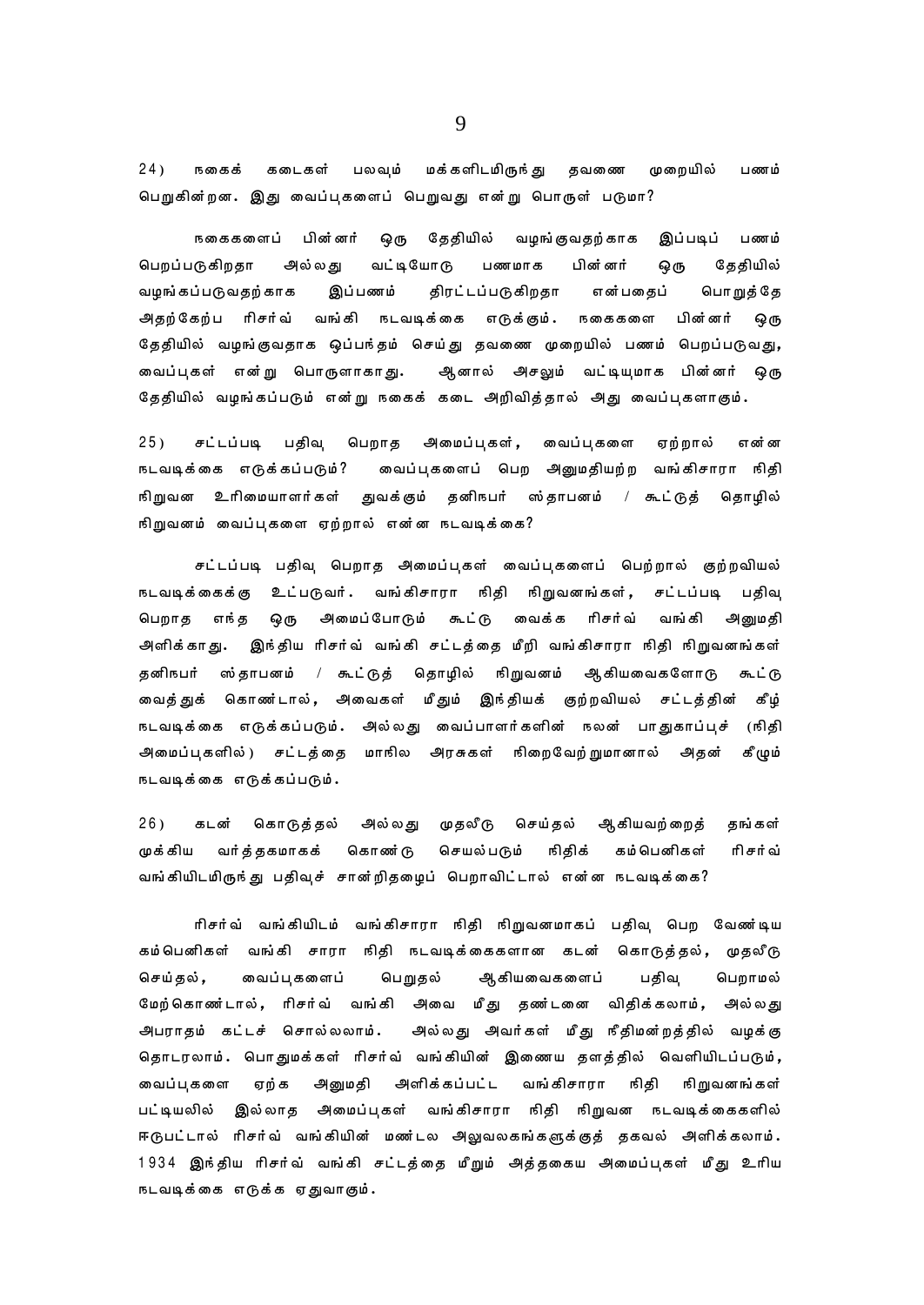$27)$ வங்கிசாரா நிதி நிறுவனம் அவைகளிடமிருந்து கடன் பெறுவோரிடம் மிக அதிகமான வட்டி வசூலிக்கிறார்கள். வங்கிசாரா நிதி நிறுவனங்கள் வதூலிக்கும் வட்டிக்கு ஏதேனும் உச்சவரம்ப உண்டா?

வங்கிசாரா நிதி நிறுவனங்கள் சிறு நிதி அமைப்புகள் (MFI)தவிர மற்றைய நிதி ஸ்தாபனங்கள் அவை வழங்கும் கடன்கள் மீதான வட்டி விகித கட்டுப்பாடுகள் தளர்த்தப்பட்டுள்ளன என்று ரிசர்வ் வங்கி அறிவித்துள்ளது. கடன் வழங்கும் வங்கிசாரா நிதி நிறுவனமும் அதனிடமிருந்து கடன் பெறுபவரும் செய்து கொள்ளும் ஒப்பந்தப்படி தான் அந்த வட்டி விகிதம் இருக்கவேணர்டும். வங்கிசாரா நிதி நிறுவனங்கள் வெளிப்படையாகவே செயல்படவேண்டும். பல்வேறு வகையான கடனாளிக்கென்றுள்ள வட்டி விகிதங்கள், அவர்களின் கடன் விண ்ணப்ப மனுவிலும், மேலும் கடன் அனுமதிக் கடித்தத்திலும் தெளிவாகக் குறிப்பிடப்பட வேணர்டும்.

 $28)$ ரிசர்வ் வங்கியின் ஒழுங்குமுறைக்கு உட்படுத்தப் படுவதாகப் போலியாக அறிவித்துச் செயல்படும் தனிநபர் / நிதி கம்பெனிகள் மீது என்ன நடவடிக்கை எடுக்க வேண்டும்?

எந்த ஒரு நிதி அமைப்போ அல்லது சட்டப்படி பதிவு பெறாத ஸ்தாபனமோ ரிசர்வ் வங்கியின் ஒழுங்குமுறைக்கு உட்படுத்தப்படுவதாகப் போலியாக விளம்பரம் மக்களை ஏமாற்றி வைப்புகளைத் திரட்டவே செய்வது என்றால் , இந் தியக் குற்றவியல் தணர்டனைச் சட்டத்தன் கீழ் நடவடிக்கை எடுக்கப்படும். அருகில் உள்ள ரிசர்வ் வங்கி அலுவலகத்திற்கோ காவல் துறைக்கோ பகார் அளிக்கலாம்.

 $29<sub>1</sub>$ சீட்டுக் கம்பெனிகள் பெறும் பணத்திற்கும், வைப்பிற்கும் என்ன வித்தியாசம்?

இந் திய ரிசர்வ் வங்கி சட்டம் 1 9 3 4 ன் கீழ் வைப்பகள் குறித் து விளக்கப்பட்டுள்ளவை. பங்கு மூலதனம், கூட்டுத் தொழில் வியாபார நிறுவனத்திற்கு கூட்டாளிகள் அளிக்கும் மூலதனம், பாதுகாப்பிற்கான வைப்பகள், முன்பண பொருட்கள் வாங்குவதற்கான வைப்பகள், முன்பணம், சேவைகளுக்கு, நிதி கட்டுமானத்திற்கென்று வங்கிகளிடமிருந்தும், நிறுவனங்களிமிருந்தும், மற்றவர்களிடமிருந்தும் பெறும் கடன், சீட்டுப்பணம் போன்றவைகளுக்காக அல்லாமல் வேறு எந்த முறையிலேனும் ஒரு நிறுவனம் திரட்டும் பணம் வைப்புத் தொகை எனப்படும்.

சீட்டுப் பணம் என்பது உறுப்பினர்கள் ஒரு குறிப்பிட்ட சீட்டுக்குத் தவணை முறையில் செலுத் தும் பணம், சுழற் சி முறையில் மொத்தச் சீட்டுப் பணம் உறுப்பினர்களுக்குக் கிடைக்கும். இத்தகைய சீட்டுப் பணம் வைப்புகள் என்று கொள்வதற்கில்லை என்று சட்டத்தில் குறிப்பிடப்பட்டுள்ளது. 2009 ஆகஸ்ட் முதல் சீட்டு கம்பெனிகள் வைப்புகள் ஏற்க அனுமதி இல்லை. மற்றபடி மேலே சொன்னது போல் சீட்டுப் பணம் திரட்டலாம்.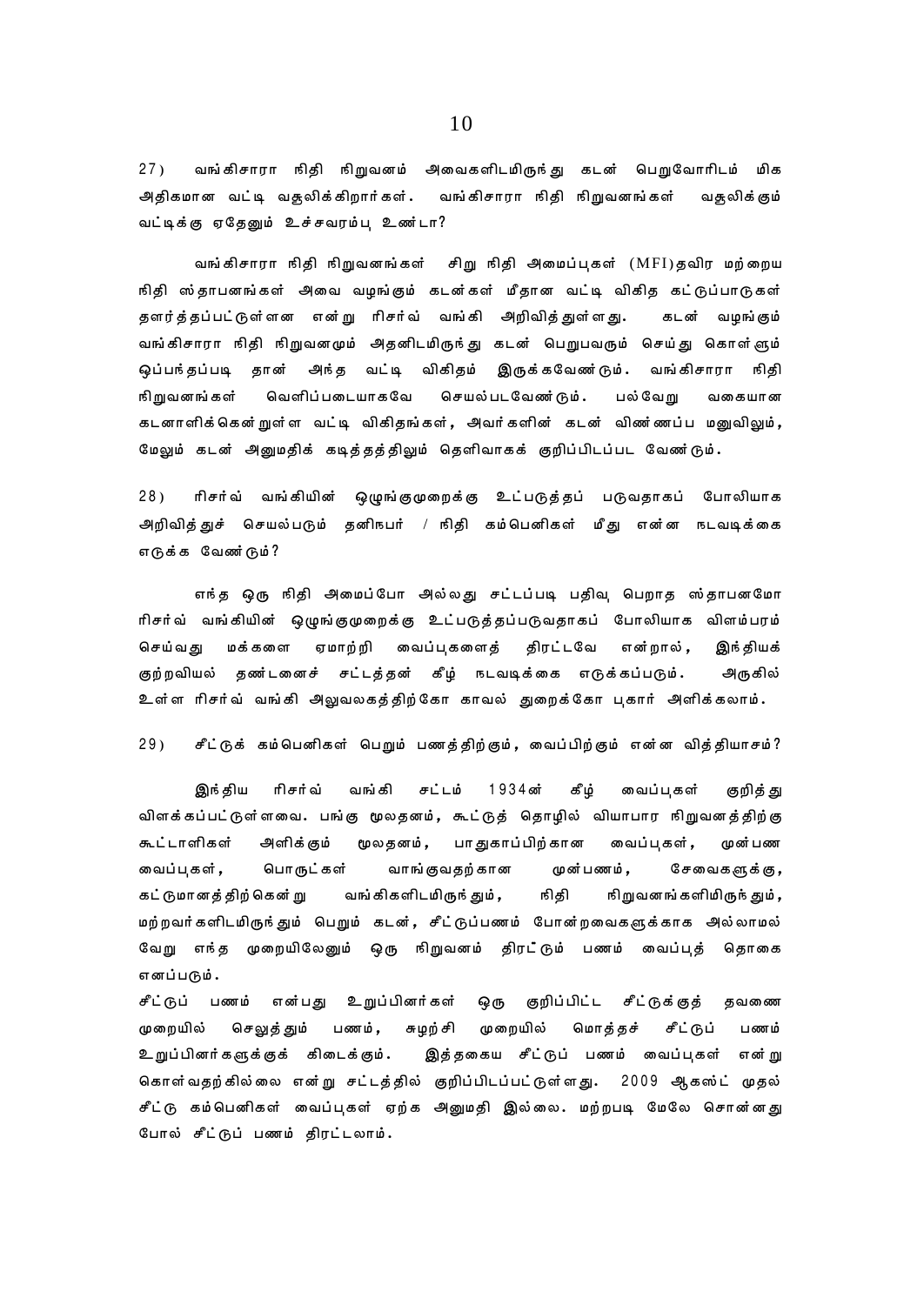30) கடன் மற்றும் முதலீட்டு நடவடிக்கைகளில் ஈடுபடும் பதிவு பெற்ற வைப்பு ஏற்காத வங்கிசாரா நிதி நிறுவனங்கள் பட்டியலை எங்கு காணலாம்?

ரிசர்வ் ; வங்கியின் ; இணைய தளத்தில் http://rbi.org.in/Commonman/English/Scripts/NBFCs.aspx. இல் கடன் மற்றும் முதலீட்டு நடவடிக்கைகளில் ஈடுபடும் பதிவ பெற்ற வைப்புத் தொகை ஏற்காத வங்கிசாரா நிதி நிறுவனங்கள் பட்டியலைப் பார்த்துக் கொள்ளலாம்.

### எ) வைப்பாளர்கள் பாதுகாப்பு விஷயங்கள்:

31) வங்கிசாரா நிதி நிறுவனத்தில் வைப்புகளைப் போடும் போது வைப்பாளர் கவனிக்க வேண்டிய விஷயங்கள் என்னென்ன?

வங்கிசாரா நிதி நிறுவனத்தில் வைப்புத் தொகையைப் போடு முன்னர் வைப்பாளர் கவனிக்க வேண்டிய விஷயங்கள் பின்வருமாறு:

(1) அது ரிசர்வ் வங்கியின் பதிவைப் பெற்றுள்ளதா, வைப்புகளை ஏற்கப் பிரக்யேகமாக அனுமகியைப் பெற்றுள்ளதா என்பதைக் கவனிக்க வேண்டும். வைப்புகளை ஏற்க அனுமதி அளிக்கப்பட்ட வங்கிசாரா நிதி நிறுவனங்கள் பட்டியலை <http://rbi.org.in/Commonman/English/Scripts/NBFCs.aspx>. என்ற ரிசர்வ் வங்கியின் இணைய தளத்தில் காணலாம். வைப்பகளை ஏற்கத் தடை விதிக்கப்பட்டுள்ள கம்பெனிகளின் பட்டியலையம் இதே இணைய தளத்தில் காணலாம், இந்த இரண்டையும் பார்த்து உறுதி செய்து கொள்ள வேணர்டும்.

(2) வங்கிசாரா நிதி நிறுவனங்கள் தங்கள் இணைய தளத்தில் பதிவுச் சான்றிதழைத் தெளிவாக வெளியிட வேண்டும். இச் சான்றிதழ்கள் அந்த நிறுவனம் வைப்புகளை ஏற்க அனுமதி உணர்டு என்பதையும் தெளிவாகக் காட்டும். வைப்பாளர்கள் சான்றிதழைப் பார்த்து, வைப்பு ஏற்க அனுமதி இருக்கிறதா என்பதை உறுதி செய்து கொள்ள வேண்டும்.

 $(3)$  12.5% க்கு மேலாக வைப்புகளின் மீதான வட்டி இருக்கக்கூடாது. பரந்த பொருளாதார நிலைகளுக்கு ஏற்ப இந்த உயர்ந்தபட்ச வட்டி விகிதத்தை ரிசர்வ் வங்கி அவ்வப்போது மாற்றி அமைக்கும். வட்டி விகித மாற்றங்கள் http://rbi.org.in/Commonman/English/Scripts/NBFCs.aspx. இல் இடம் பெறும்.

(4) வைப்பாளர் தான் செலுத்தும் ஒவ்வொரு வைப்பக்கும் தனித்தனி ரசீதைக் கேட்டுப் பெறவேண்டும். அந்த ரசீது அனுமதிக்கப்பட்ட அதிகாரியால் கையொப்பமிடப்பட்டு, வைப்பாளர்கள் பெயர், பெற்றுக் கொண்ட பணம் (எண ்ணிலும் எழுத்திலும்) வட்டி விகிதம், முதிர்வுத் தேதி, முதிர்வுத் தொகை ஆகியவைகள் தெளிவாகக் குறிப்பிடப்பட்டிருப்பதை உறுதி செய்து கொள்ள வேண்டும்.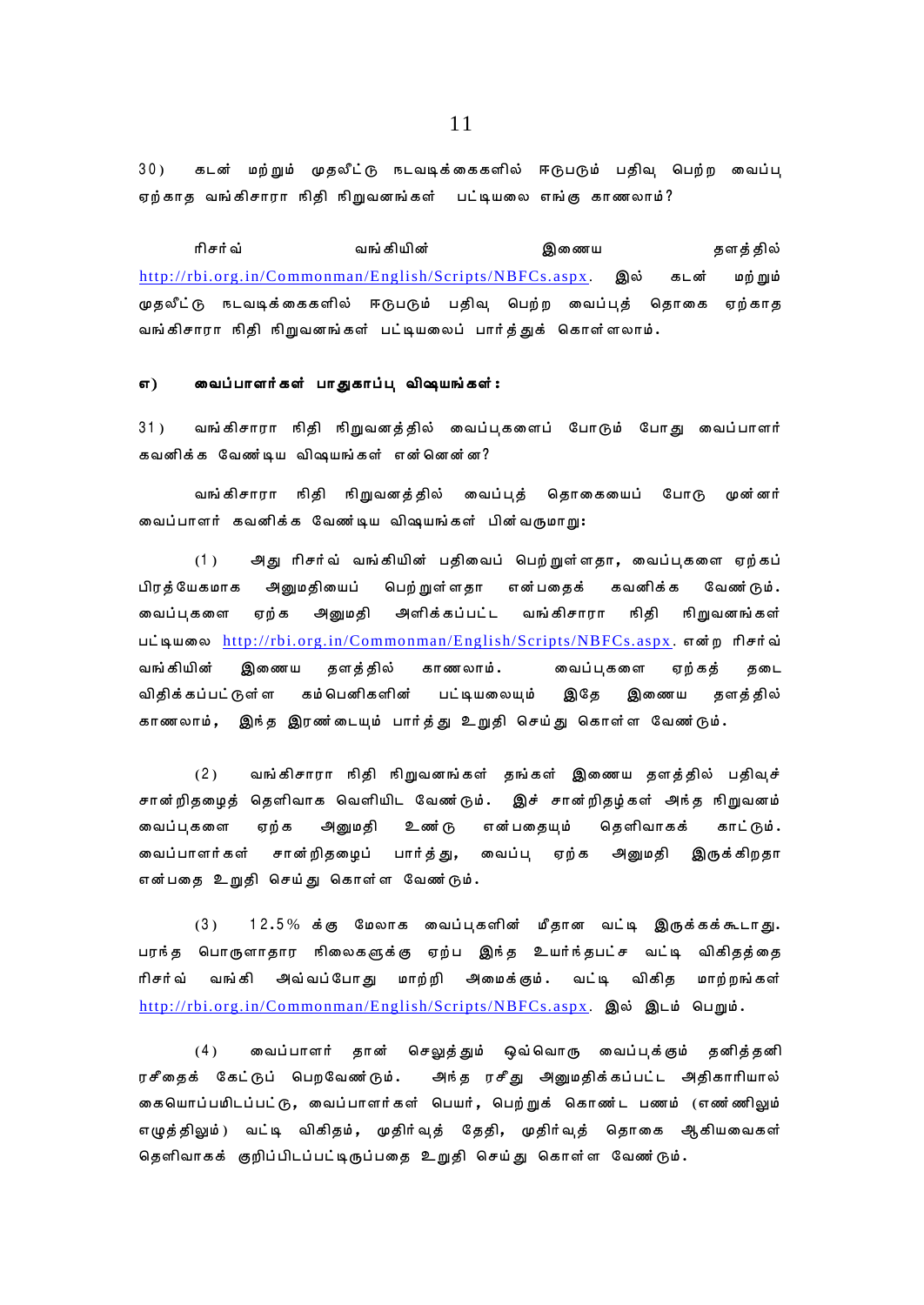அதிக வட்டி அளிக்கப்படுவதாக அறிவிக்கும் முறைகளில், முதலீடு செய்த  $32)$ பணத்தையே இழக்கும் அபாயம் இருப்பதைப் பொதுமக்கள், முன் எச்சரிக்கையாக எப்படிப் பரிந்து கொள்ளலாம்?

அதிக வட்டி வழங்குவதாக அறிவிப்புச் செய்யும் நிறுவனத்தில் வைப்புகளைப் போடு முன்னர். அங்த நிறுவனம் நிதித் துறையில் உள்ள ஏதாவது ஒரு ஒழுங்கீட்டாளரிடம் பதிவு செய்யப்பட்டுள்ளதா என்பதை உறுதி செய் து கொள்ளவேணர்டும். வைப்புகளை ஏற்க அனுமதி உணர்டா என்பதையும் அறிந்து முதலீடுகளில் அதிக வட்டி அல்லது முதலீடு ஈட்டும் லாபம் கொள்ள வேணர்டும். .<br>அதிகம் என்பதையெல்லாம் பொதுவாகப் பொதுமக்கள் விழிப்புணர்வோடு கவனிக்க வேண்டும். தாங்கள் வழங்குவதாகச் சொல்வதைவிடக் கூடுதலாக அந்த நிறுவனம் இல்லையேல் உறுதி மொழிக்கேற்ப வைப்பாளர்களுக்குப் சம்பாதிக்க வேணர்டும். பணத்தைத் திரும்பக் கொடுக்க முடியாது. அதிக சம்பாத்தியம் கிட்ட. திரட்டப்படும் வைப்பகளை, அபாயங்கள் அதிகமுள்ள வகைகளிலேயே அங்க நிறுவனங்கள் முதலீடு செய்ய வேணர்டியிருக்கும். அதிக அபாயங்கள் என்பது அதிக அளவிலான ஊக அடிப்படையிலான முதலீடுகளாகத் தான் இருக்கும். முதலீடுகளிலிருந்து உறுதியான அப்படிப்பட்ட வருவாய் என்பது கிடையா து. ஊகத்தின் அடிப்படையில் துணிகர வியாபாரமாகத் தான் அது அமையும். எனவே அப்படி அதிக வட்டி தருவதாக வரும் அறிவிப்புகளில் அதிக அளவு அபாயங்கள் உள்ளடங்கி உள்ளன என்பதை மக்கள் உஷாராகப் பரிந்து கொள்ள வேணர்டும்.

 $33)$ வங்கிசாரா நிதி நிறுவனங்கள் திரட்டும் வைப்புகளை அந்த நிறுவனங்கள் திருப்பிக் கொடுப்பதில் ரிசர்வ் வங்கியின் உத்தரவாதம் உண்டா?

இல்லை. ரிசர்வ் வங்கியால் வைப்புகளைத் திரட்ட அனுமதி அளிக்கப்பட்டாலும், வங்கிசாரா நிதிநிறுவனங்களால் அப்படித் திரட்டப்படும் வைப்புகளுக்கு ரிசர்வ் வங்கியின் உத்திரவாதம் ஏ தும் கிடையாது. முதலீட்டாளர்கள் / வைப்பாளர்கள் வங்கிசாரா நிதி நிறுவனத்தில் வைப்புகள் வைக்கும்போது, அறிந்து முடிவெடுத்தலை மேற்கொள்ளவேண்டும்.

 $34)$ இங்திய ரிசர்வ் வங்கியில் பதிவு பெற்ற வங்கிசாரா ஙிதி ஙிறுவனங்கள் வைப்பாளர்களுக்கு அசலையோ, வட்டியையோ, திருப்பி அளிக்காவிட்டால், அவர் என்ன நடவடிக்கை எடுக்கலாம்?

இந்திய ரிசர்வ் வங்கியில் பதிவு பெற்ற வங்கிசாரா நிதி நிறுவனங்கள் வைப்பாளர்களுக்கு அசலையோ, வட்டியையோ, திருப்பி அளிக்காவிட்டால், அவர் அருகில் உள்ள ரிசர்வ் வங்கி அலுவலகத்தில் புகார் அளிக்கலாம். 1956 ஆம் ஆண்டு கம்பெனிச் சட்டத்தின் கீழ் அமைக்கப்பட்டுள்ள கம்பெனி சட்ட சபையை ரீதிமன்றம் அல்லது வாடிக்கையாளர் குறை தீர்க்கும் அமைப்யைும் அணுகலாம். நாடலாம். மாநிலக் காவல்துறை பொருளதாரக் குற்றவியல் பிரிவையும் அணுகலாம். வைப்பாளர்கள் நலன் பாதுகாப்புச் (நிதி அமைப்புகளில்) சட்டம் சில மாநில அந்த மாநில அரசுகள் சம்மந்தப்பட்ட அரசுகளால் நிறைவேற்றப்பட்டுள்ளது.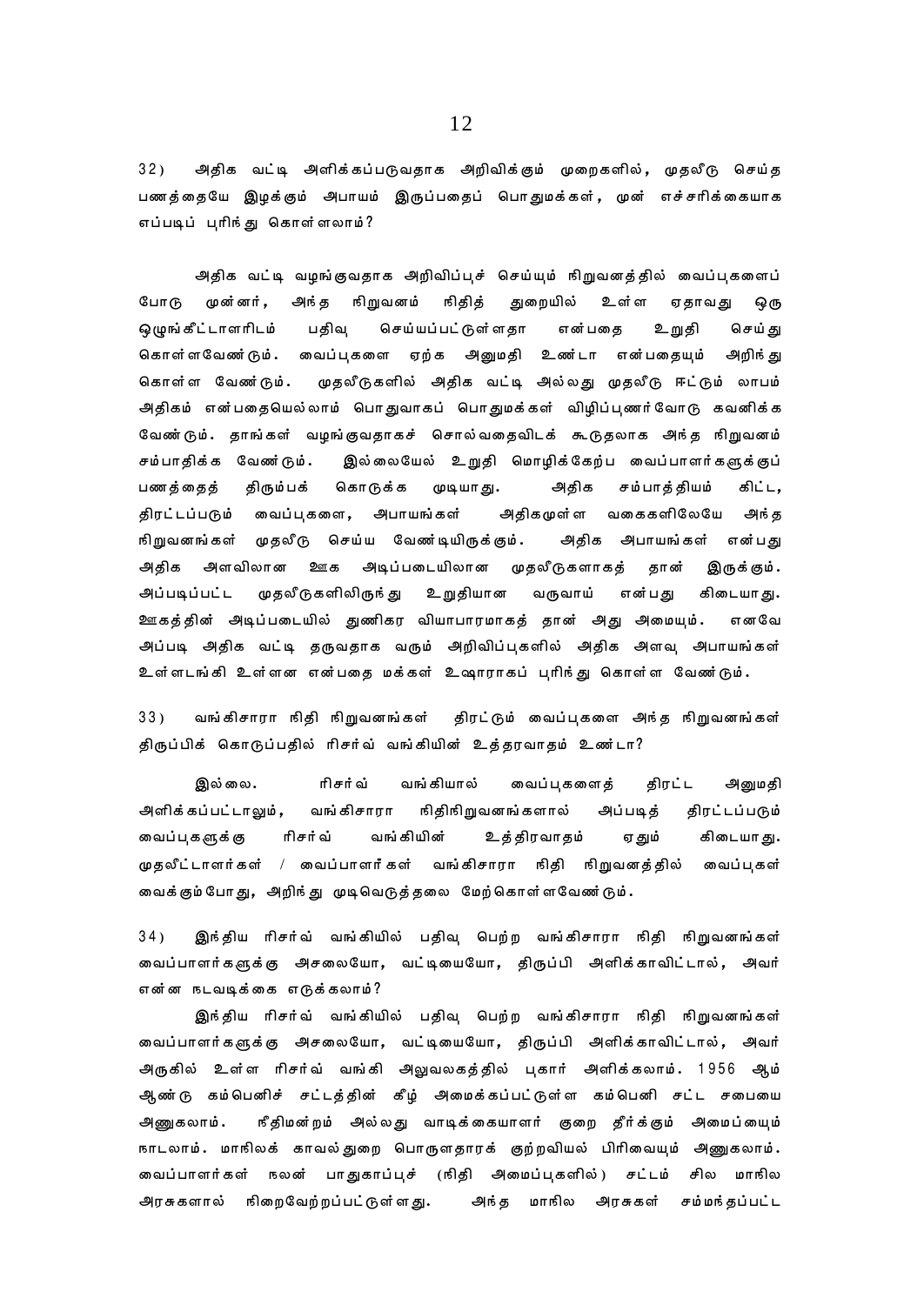வங்கிசாரா ஙிதி நிறுவனங்களின் சொத்துக்களை முடக்கி தேவையானால் பணமாக்கி வைப்பாளர்களுக்கு வழங்கலாம்.

விலக்கு அளிக்கப்பட்ட வங்கிசாரா நிதி நிறுவனங்கள் வைப்புகளை ஏற்க /  $35)$ வைத்துக் கொள்ள அனுமதி உண்டா?

ரிசர்வ் வங்கிச்சட்டம் அல்லது ஆணையின் இல்லை. கீம் விலக் கு அளிக்கப்பட்ட வங்கிசாரா நிதி நிறுவனங்கள் வைப்பத் தொகை ஏற்கவோ வைத்துக் கொள்ளவோ அனுமதி இல்லை. பொது மக்களிடமிருந்து வைப்புகளை ஏற்க அல்லது வைத்திருக்கக் கூடாது என்பது தான் அத்தகைய விலக்கை அளிக்க வழி செய்கிறது. தேசிய வீட்டு வசதி வங்கி அனுமதிக்கும் வரையறை வரை, வீட்டு வசதிக் கடன் நிறுவனங்கள் வைப்புகளை வைத்திருக்கலாம்.

 $36)$ வங்கிசாரா நிதி நிறுவனங்கள் வைப்பாளர் நலன் கருதி இந்திய ரிசர்வ் வங்கி என்ன செய்கிறது?

விரிவான வைப்பகள் பற்றி இதில் ஒழுங்கு ஏற்பு முறைகளை எவ்வளவு வைப்பு திரட்டலாம் என்பது உட்பட விரிவான வெளியிட்டுள்ளது. ஒழுங்கு முறைகளை அறிவித்துள்ளது. சட்ட ரீதியான கடன் தரஙிலைப்பாடு, .<br>வைப்பாளர்களுக்குத் திருப்பி அளிக்கக்கூடிய வகையில்**,** எளிதில் பணமாக்கக் சொத்துக்களை வைத்திருத்தல், வைப்புப் புத்தகங்களைப் பராமரிக்கும் கூடிய முறை, போதுமான மூலதனம் மற்றும் விவேக நடைமுறைகள், வெளிப்பாடுகளின் மீதான கட்டுப்பாடுகள், வங்கிசாரா நிதி நிறுவனத்தை ஆய்வு செய்தல், போன்ற பல நெறிமுறைகளை வகுத்து வங்கிசாரா நிதி நிறுவனங்கள் தகுந்த வகையில் செயல்பட இந்திய ரிசர்வ் வங்கி அறிவுறுத்தியுள்ளது. ஆய்வு அல்லது தணிக்கை அில்லது புகார் அல்லது துறை சார்ந்த நுண'ணறிவு மூலம் ஏதாவது ஒரு வங்கிசாரா நிதி நிறுவனம், இந்திய ரிசர்வ் வங்கியின் ஆணைகளை மீறிச் செயல்படுவதாக, வங்கி அறிந்தால், அத்தகைய வங்கிசாரா நிதி நிறுவனங்கள் இனி வைப்புகளைப் பெறக்கூடாது என் று தடைவிதிக்கலாம். வைப்பாளர், கம்பெனிச் சட்ட அளித்து அவர்கள் வைப்பைத் திருப்பிக் கொடுக்க வாரியத் துக்குப் புகார் உத்திரவிட்டும், நிறுவனம் கொடுக்காவிட்டால் அந்த வங்கிசாரா நிதி நிறுவனத்தின் மீது இந்திய ரிசர்வ் வங்கி வழக்குத் தொடரும். குற்றவியல் நடவடிக்கை உட்பட நிறுவனத்தை மூடுவதற்குமான உரிய நடவடிக்கையை மேற்கொள்ளும். முக்கியமாக, அளவிலான ஒருங்கிணைப்புக் குழுக்கூட்டம், தணிக்கையாளர் மாநில விலக் கு அறிக்கை, துறைசார்ந்த நுணர்ணறிவு, புகார்கள் ஆகியவைகள் மூலமாக ரிசர்வ் வங்கியின் ஆணைகளை கம்பெனிகள் மீறிச் செயல்படுவதாக வங்கி அறிந்தால் சட்டரீதியான நடவடிக்கைகள், தண்டனை போன்றவற்றை அக்கம்பெனிகள் மீது எடுக்கும் / விதிக்கும். அத்தகைய விபரங்களை உடனே நிதித்துறையில் உள்ள மற்ற ஒழுங்கீட்டாளர்களுடனும், மாஙில அளவிலான ஒருங்கிணைப்புக் குழு உறுப்பினர்களுடன் பகிர்ந்து கொள்ளும்.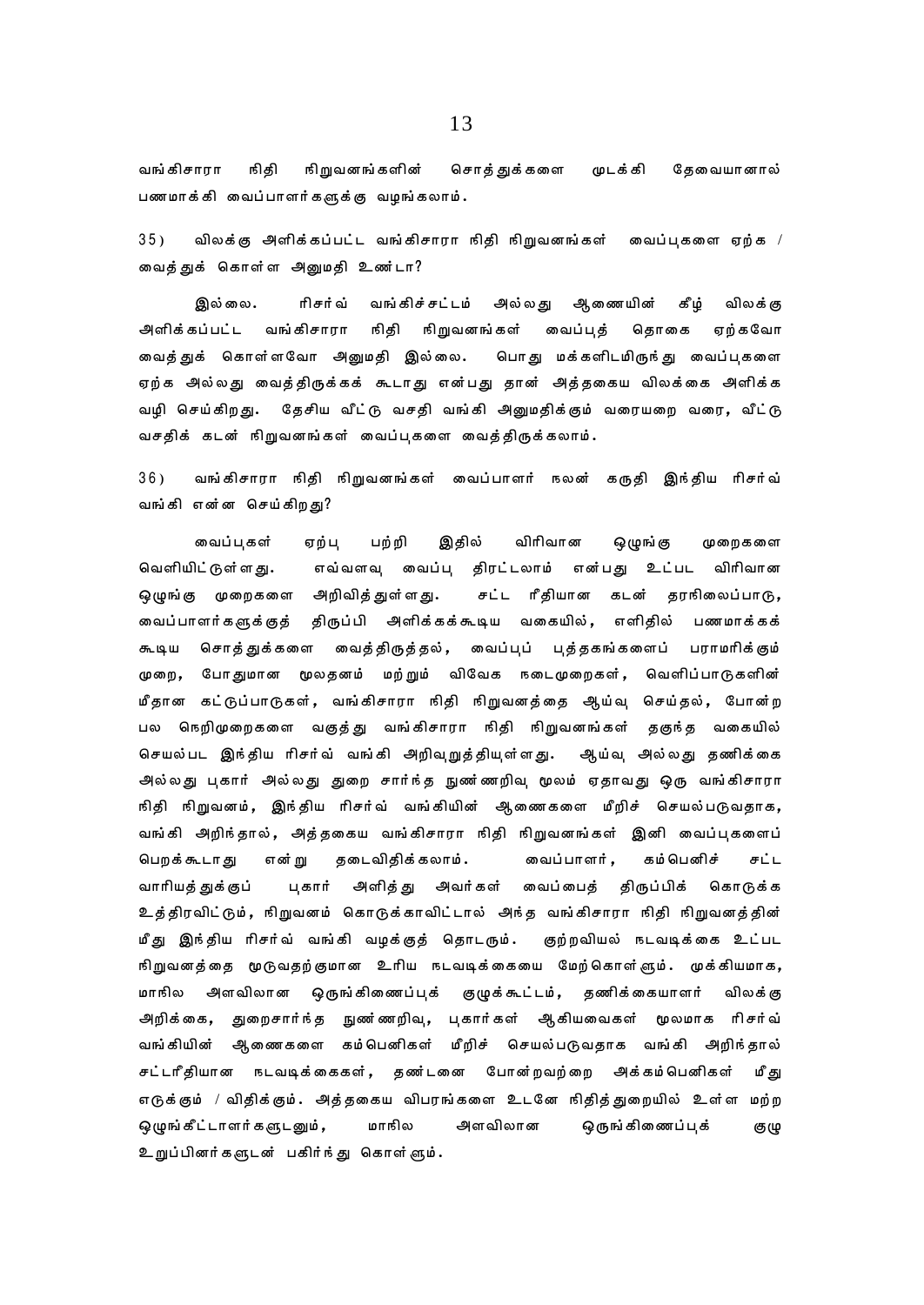பொ குக் கொள்கைகளை வகுக்கும் முதன்மை நிறுவனமான இந்திய ரிசர்வ் வங்கி, தனது கொள்கையின் ஒரு பகுதியாக பொது மக்களிடையே விழிப்பணர்வை ஏற்படுத்துவதற்காக பல முன்முயற்சிகளை எடுத்து வருகின்றது. பொது மக்கள் தாங்கள் கஷ்டப்பட்டு சேர்த்த பணத்தை மிகக்கவனமாக முதலீடு செய்ய வேண்டும் என்ற நோக்கில் பல நடவடிக்கைகளை எடுத்து வருகிறது. அச்சடிக்கப்பட்ட விரிவான துண்டுப் பிரசுரங்கள், விளக்கமான பயனுள்ள சிறு கையடக்கப் புத்தகங்கள் ஆகியவற்றை பொதுமக்கள் விழிப்புணர்வு முகாம்களில் மக்களுக்கு நகரத்தில் பல்வேறு நிகழ்ச்சிகளில் பங்கேற்று**,** மாநில அரசின் வழங்குகிறது. பொருட்காட்சியில் அரங்கம் அமைத்து மக்களிடையே விழிப்பணர்வைத் தூண ்டுவது போன்ற பல நடவடிக்கைகளை இந்திய ரிசர்வ் வங்கி மேற்கொள்கிறது. சட்டப்படி பதிவ பெறாக அமைப்பகள் வைப்பகள் ஏற்கத் தூண் டும் விளம்பரங்களை இந்திய ரிசர்வ் வங்கி, வெளியிடக் கூடாது என்றும் சில சமயம் அதிகமாக பிரதிகள் விற்பனையாகும், ஆங்கிலம் மற்றும் மாஙில மொழிகளில் வெளியாகும் நாளிதழ்களைக் கூடக் கேட்டுக் கொள்கிறது.

மாநில அரசுகள், வைப்பாளர்கள் நலன் பாதுகாப்புச் (நிதி அமைப்புகளில்)  $37)$ சட்டம் இயற்றுவதால் என்ன பயன்?

வைப்பாளர் நலன் கருதியே இச்சட்டம் இயற்றப்பட வேணர்டும் என்று மாநில அரசுகளைக் கேட்டுக் கொள்கிறது. இந்திய ரிசர்வ் வங்கி சட்டம், ரிசர்வ் வங்கியை விவேகமான ஒழுங்கு முறைகளை வெளியிட வழி வகுக்கிறது. நிதி அமைப்புகள் நன்றாகச் செயல்படவேண'டும் என்ற எண ்ணக்தில் வெளியிடப்படும் நடைமுறைகளே அவை. ரிசர்வ் வங்கி ஒரு உரிமையியல் நிறுவனம். மேலும் இந்திய ரிசர்வ் வங்கிச் சட்டமும் உரிமை இயல் சட்டமே. ரிசர்வ் வங்கியின் ஆணைகளை மீறி, சட்டத்திற்கு புறம்பாக, வாடிக்கையாளருக்கும் வைப்பாளர்களுக்கும் அசலையும் வட்டியையும் திருப்பித்தராத நிதி அமைப்புகளின் சொத்துக்களை முடக்கவோ, அில்லது அவைகளை பெற்றுப் பணமாக்கி வைப்புதாரர்களுக்கு வழங்கவோ இந்திய ரிசர்வ் வங்கி சட்டத்தில் இடமில்லை. ரிசர்வ் வங்கியும் இதுபோன்ற செயல்களைச் செய்யமுடியாது. மாநில அரசுகள் தங்களது விரிந்து பரந்த அதிகார மையங்களால் இதனை மிக வேகமாகவும் எளிதாகவும் செய்ய முடியும். சட்டத்திற்குப் புறம்பாகச் அமைப்பகள், கம் பெனிகள் , செயல்படும் இத்தகைய ஙிதி மற் றும் அதன் உரிமையாளர்கள் அலுவலர்கள் ஆகிய அனைவர் மேலும் வழக்குத் தொடர்ந் து உடனே அவர்கள் சொத்துக்களை முடக்கி, விற்று உரிய நடவடிக்கைகளை உடனே மேற் கொள்ள மாநில அரசுகளுக்கு வைப்பாளர் **15லன்** பாதுகாப்புச் (நிதி அமைப்புகளில்) சட்டம் அதிகாரத்தை அள்ளிக் கொடுக்கிறது.

 $38)$ சட்டப்படி பதிவு பெறாத அமைப்பகள் மற் றும் கம் பெனிகள் உரிமம் திரட்டும் வைப்புகளை, பாதுகாப்புச் இல் லாமல் வைப்பாளர் **15லன்** (நிதி அமைப்புகளில்) சட்டம் தடுக்கிறதா?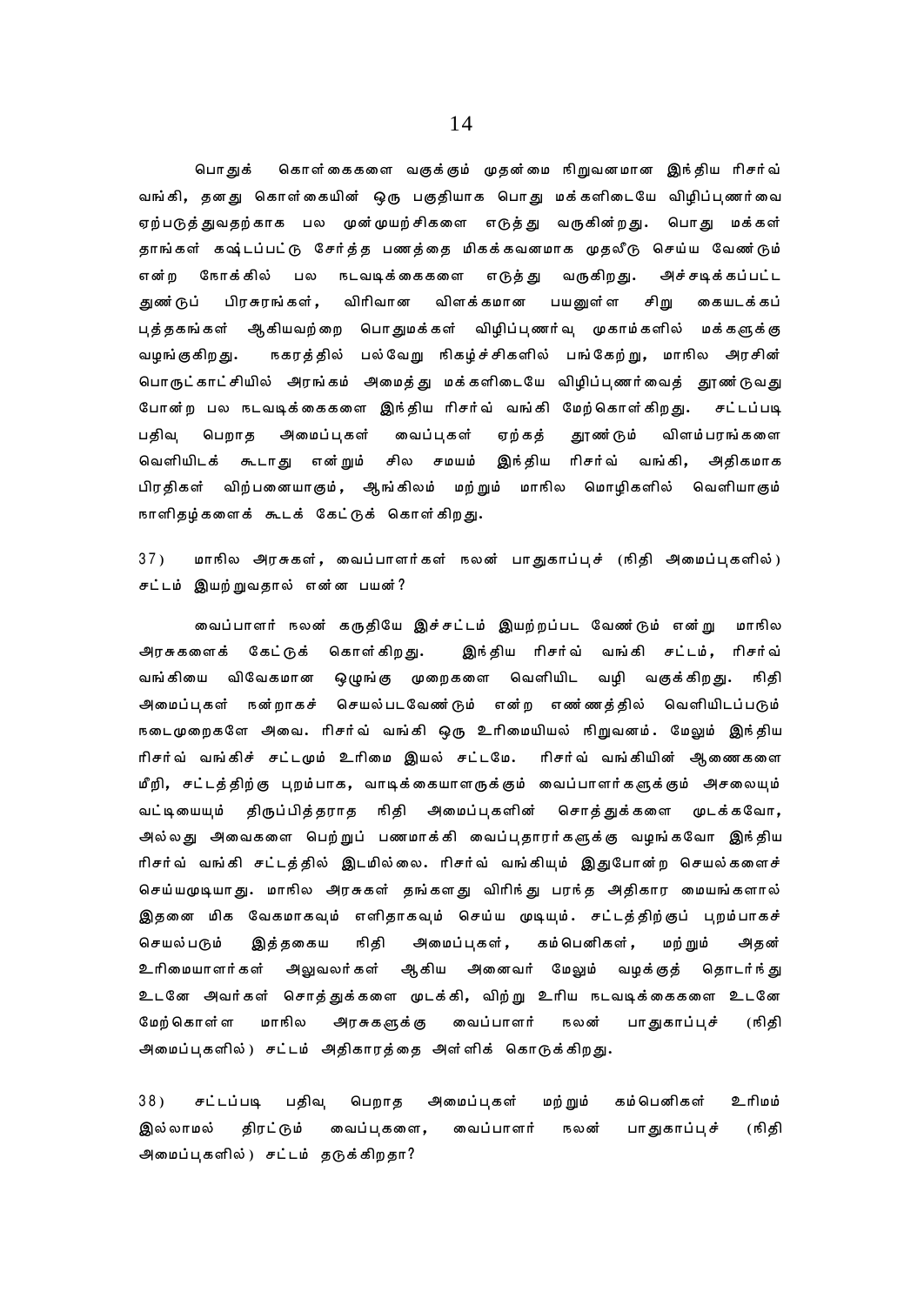ஆம். மிகப் பெரிய அளவில் இது சாத்தியமாகிறது. எந்த ஒரு அமைப்பு அல்லது குழு அல்லது தனிநபர் அல்லது கம்பெனி பதிவு அல்லது உரிமம் பெறாமல் மைப்புகளைத் திரட்டுமானால் அச்செயல் ஒரு குற்றவியல் நடவடிக்கை மேற்கொள்ளக்கூடிய செயல் என்று இச்சட்டம் கூறுகிறது. இதில் ஈடுபடுவோர் உடனே சிறையில் அடைக்கப்பட்டு வழக்கும் தொடரப்படும். இச்சட்டம் மாஙில அரசுக்கு அதிக அதிகாரம் அளிக்கிறது. சட்டத்தை மீறும் அமைப்புகளின் சொத்துக்களை முடக்க, அவற்றை அதற்கென்ற பிரத்யேகமாக அமைக்கப்படும் சிறப்பு நீதிமன்றத்தின் உத்தரவுக்கு இணங்க விற்று பணமாக்கி வைப்புதாரர்களுக்குக் கொடுக்கவும் வழிவகை செய்கிறது. குற்றவாளிகள் மீது உடனுக்குடன் தேவையான நடவடிக்கையைத் துரிதமாக எடுக்க பரந்து விரிந்த மாநில அரசம் அதன் காவல் துறையும் பெரிதும் உதவும். எனவே தான் இந்திய ரிசர்வ் வங்கி எல்லா மாநில அரசுகளையும் இச்சட்டத்தை நிறைவேற்ற வேண**்**டும் என்று கேட்டுக் கொள்கிறது. இதுவரை 16 மாநிலங்களும் 1 மத்திய ஆட்சிப் பிரதேசமும் இச்சட்டத்தை இயற்றியுள்ளன. ஆந்திரா, அசாம், பீஹார், கோவா, குஜராத், இமாசல் பிரதேசம், கர்நாடகா, மத்தியப் பிரதேசம், மஹாராஷ்டிரா, மிசோரம், புதுதில்லி, தமிழ்நாடு, திரிபுரா, உத்ராஞ்சல், சிக்கிம், மேகாலயா, ஜம்மு காஷ்மீர் மற்றும் சண்டிகர் ஆகியவை இச்சட்டத்தை இயற்றியுள்ளன. சில மாநில அரசுகள் இச்சட்டத்தை வைப்பாளர் நலன் கருதி மிகச் சரியாக அமுல் செய்து பணியாற்றிய ள்ளன.

## 39) குறைதீர்க்கும் வழிமுறைகள் ஏதேனும் ரிசர்வ் வங்கியில் உள்ளதா?

வங்கிசாரா நிதி நிறுவனத்தின் மீது பகார்/குறை மனு ரிசர்வ் வங்கி அலுவலகத்துக்கு அளிக்கப்பட்டால், அக்குறையையும் புகாரையும் தீர்த்து வைக்கும் ோக்கில் சம்பந்தப்பட்ட வங்கிசாரா நிதி நிறுவனத்தை உடனே இந்திய ரிசர்வ் வங்கி தொடர்பு கொணர்டு ஆவன செய்யும்.

40) ஆனாலும் அவ்வப்போது சில நேர்மையற்ற நிதி அமைப்புகள் மக்களை ஏமாற்றி வருகின்றன. அப்படிப்பட்ட உரிமம் இல்லா வைப்பு ஏற்பு, பதிவு இல்லா வங்கிசாரா நிதி நிறுவனங்களின் செயல்பாடுகளை ரிசர்வ் வங்கி எங்ஙனம் கண்காணித்து தனது மேற்பார்வையை வலுவாக்கிக் கொள்கிறது?

தனது அனைத்து மணர்டல அலுவலகங்களிலும் துறை சார்ந்த நுணர்ணறிவை ரிசர்வ் வங்கி பலப்படுத்துகிறது. நிதிக் கம்பெனிகள் மீது தனது ஆய்வைத் தொடர்ந்து மேற்கொள்கிறது. துறை சார்ந்த நுண'ணறிவ மூலம் அல்லது புகார் மூலம் அறியவரும் வங்கிசாரா நிதி நிறுவனத்தின் மேல் ஆய்வைத் தொடர்ந்து மேற்கொள்கிறது. இந்த வகையில் பொது மக்கள் மிகப் பெரிய பங்கு ஆற்றலாம். இங்திய ரிசர்வ் வங்கிச் சட்டத்தை மீறும் அமைப்புகள் பற்றி மக்களுக்குத் தெரியவரும்போது, அவை பற்றிய விபரங்களை உடனே ரிசர்வ் வங்கிக்குத் தெரிவிக்கக் கேட்டுக் கொள்ளப்படுகிறார்கள். உரிமம் இல்லாமல் வைப்பு ஏற்பது, அல்லது பதிவு இல்லாமல் வங்கிசாரா நிதி நிறுவனம் செயல்படுவது பற்றி மக்கள்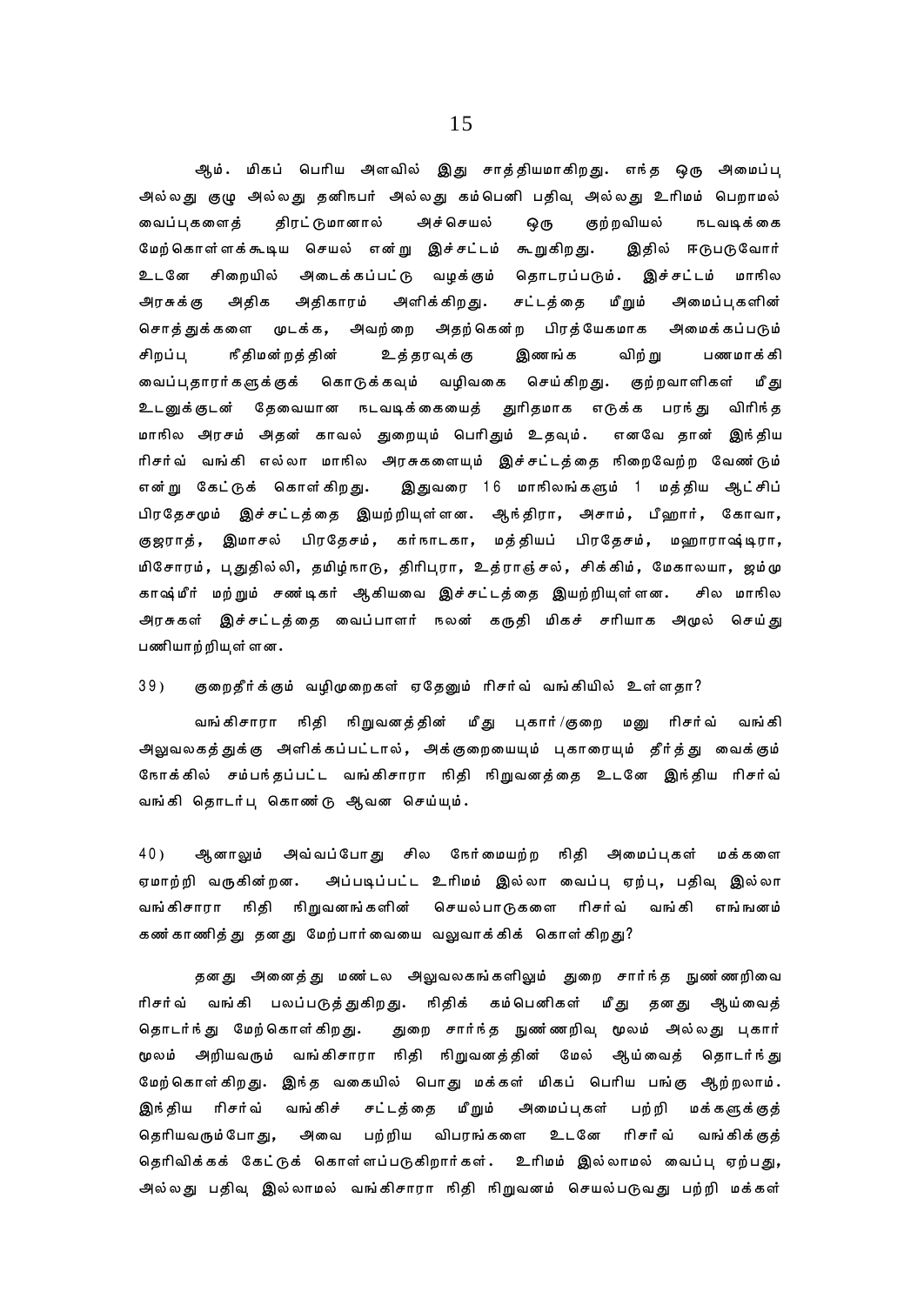பகார்களை ரிசர்வ் வங்கிக்கு அளிக்கலாம். தங்கள் மேலும் இத்தகைய அமைப்புகள் செயல்படாவண ்ணம் மக்களே செய்யமுடியும். இத்தகைய அமைப்புகள் / நிறுவனங்களிடம் பணம் போடாமல், மக்கள் புத்திசாலித்தனமாக முதலீடு செய்தால், இந்நேர்மையற்றவர்கள் வரவே வாய்ப்பில்லை. முதலீடுகளில் அதிக அளவிலான வருவாய் என்பது அதிக அளவிலான அபாயங்களை உள்ளடக்கியே இருக்கும். ஊகங்கள் அடிப்படையில் ஒரு நிறுவனத்தின் செயல்பாடுகள் இருந்தால் நிச் சயமாக அங்ஙிறுவனத்தால் உறுதியான **நிலையான** வருவாயை அம்முதலீடுகளிலிருந்து திருப்பி வழங்க முடியாது. முதலீடு செய்யும் முன்னர் அந்த நிறுவன**ம்** அல்லது அமைப்பு நிதித்துறையிலுள்ள ஒரு ஒழுங்கீட்டாளரிடமாவது தன்னைப் பதிவு செய்து கொணர்டுள்ளதா என்பதை உறுதி செய்து கொள்ள வேண்டும்.

### கூட்டு முதலீடு முறைகள் மற்றும் சீட்டு நிதிகள்: ஏ)

 $41)$ ௬ட்டு முதலீடு முறை இந் திய ரிசர்வ் வங்கியால் **ஒழுங்** கு படுத்தப்படுகிறதா?

இல்லை. யூனிட் எனப்படும் பங்குகளுக்கு பணம் பரிமாற்றம் உல்லாச விடுதியில் கால அளவிலான பங்கு, பொருட்களை செய்யப்படுகிறது. விற்ற லாபத்தில் அல்லது வணிக நிலம் / கட்டிடம் ஆகியவற்றை விற்ற லாபத்தில் என்று பல்வேறு நடவடிக்கைகளில் அடையும் லாபத்தில் பங்கு சில பல பங்குகளைப் பெற பணம் ஏற்கப்படுகிறது. இத்தைகய கூட்டு முதலீடு என்பது இந்திய ரிசர்வ் வங்கி ஒழுங்குமுறை கண்காணிப்பில் வராது.

### 42) கூட்டு முதலீடு முறையை ஒழுங்கு படுத்தும் அதிகாரமுள்ள அமைப்பு எது?

இங்தியப் பங்குப் பரிவர்த்தனை சபை (SEBI) கூட்டு முதலீடு முறைகளுக்கு இந்தியப் பங்குப் பரிவர்த்தனை சபைக்கும் மாநில அரசின் ஒழுங்கீட்டாளர். காவல்துறை பொருளாதாரக் குற்றப்பிரிவுக்கும், கூட்டு முதலீடு முறை தொடர்பான புகார்களை அளிக்கலாம்.

43) சீட்டுப் பணத் தொழில் / வியாபாரம் செய்ய சட்டத்தின் கீழ் அனுமதி இருக்கிறதா?

1982 ஆம் ஆண்டு சீட்டுப் பணச் சட்டத்தின் கீழ் சீட்டுக் கம்பெனிகள் இயங்குகின்றன. இது மத்திய அரசின் சட்டம். மாநில அரசுகள் இதை அமல் செய்து நிர்வகிக்க வேணர்டும். சீட்டுக் கம்பெனிகள் இச்சட்டத்தின் கீழ் பதிவு பெற்று தங்கள் சீட்டு பணத் தொழிலைச் செய்யலாம்.

சீட்டுக் கம்பெனிகள் நிதி அமைப்பு என்றால், இந்திய ரிசர்வ் வங்கி ஏன் 44) அவைகளை ஒழுங்கு படுத்தவில்லை?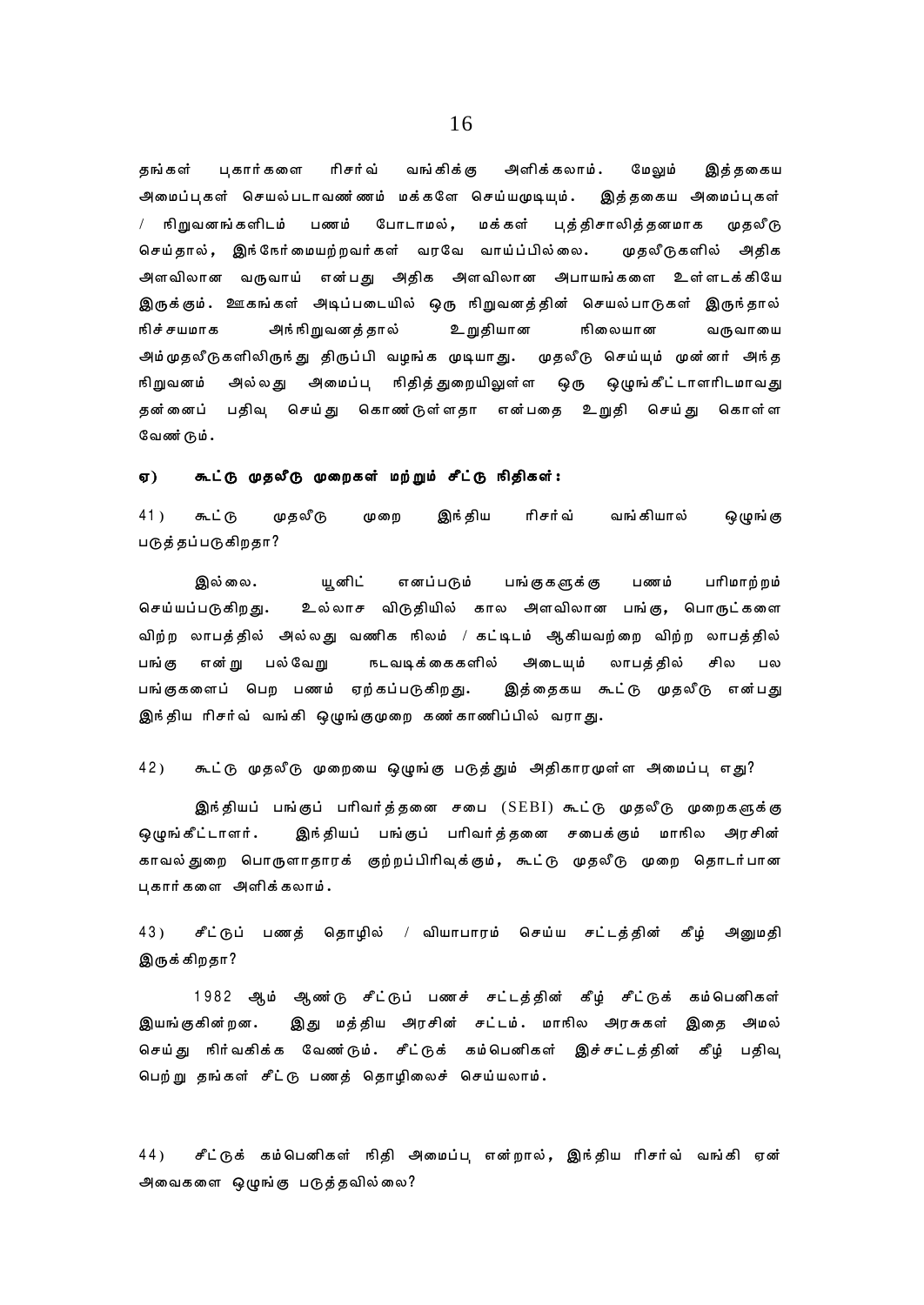1982 ஆம் ஆண்டு சீட்டுப் பணச் சட்டத்தின் கீழ் சீட்டுக் கம்பெனிகள் இயங்குகின்றன. இது மத்திய அரசின் சட்டம். மாநில அரசுகள் இதை அமல் செய்து நிர்வகிக்க வேண்டும். 2009இல் இந்திய ரிசர்வ் வங்கி சீட்டு கம்பெனிகள் வைப்புகள் ஏற்பதை தடை செய்துள்ளது. ஏதேனும் சீட்டுக் கம்பெனி பொதுமக்களிடம் இன்னமும் வைப்பு பெற்றால் அதன் மீது இந்திய ரிசர்வ் வங்கி வழக்குத் தொடரலாம்.

# ஐ) பணச்சுழற்சி / பல நிலைச் சந்தை / பொன்சி / சட்டப்படி பதிவு பெறாத அமைப்புகள் :

45) பணச்சுழற்சி / பொன்சி / பலஙிலைச் சங்தை என்றெல்லாம் கூறப்படுவதன் பொருள் என்ன?

பணச்சுழற்சி / பலஙிலைச்சங்தை / சங்கிலிச் சங்தை / பொன்சி முறை என்றெல்லாம் அமைுக்கப்படும் முறைகள் அனைத்துமே, எளிதான உடனே பணம் வளர்க்கும் போலியான உறுதி மொழிகள். கணக்கிலடங்கா மிகப் பெரிய அளவில் உறுப்பினர்களைச் சேர்ப்பது, எளிய முறையில் மிகக் குறுகிய காலத்தில் பணம் பெருக்குவது போன்ற போலி உறுதி மொழி கொடுப்பது இவைகளின் செயல்பாடு. பிரமிடு முறையும் இதில் அடங்கும். இவைகளிலிருந்து கிடைக்கும் வருவாய் என்பது பொருட்களை விற்பதன் மூலம் அல்ல. மேலும் மேலும் பதிய பதிய உறுப்பினர்களைச் சேர்த்து அவர்களிடமிருந்து பெறும் தொகையே இதன் வருவாய். உறுப்பினராய் சேருவோர் அனைவருமே மேலும் பல புதிய உறுப்பினர்களைச் சேர்க்க வேணர்டும் என்பதே இவைகளின் செயல்முறை. உறுப்பினர் செலுத்தும் சுந்தாக் கட்டணத்தில் ஒரு பாதி பிரமிட்டின் மேற்பகுதியிலுள்ள உறுப்பினர்களுக்கு வருவாய். ஒருவர் கொடுக்கும் சந்தாக் கட்டணமே மற்றவர்க்கு வருவாய் என்ற வகையில்தான் இவைகளின் செயல்பாடு! இச் சங்கிலியில் எங்கேனும் பிளவு ஏற்பட்டு அறுந்தால் பிரமிடே குலைந்து விடும். சங்கிலியின் ஒரு பகுதியில் பிளவு ஏற்பட்டாலும் சங்கிலியே கொறுங்கிவிடும். பிரமிட்டின் அடித்தள உறுப்பினர்களே அதிகம் பாதிக்கப்படுவர்.

அதிக வருவாயை ஈட்டித் தருவதாக போலியான வாக்குறுதி கொடுத்து பொது மக்களிடமிருந்து பணம் திரட்டுவதே பொன்சி முறை எனப்படும். இவைகளின் செயல்பாடுகளில், இந்த அமைப்புகள் எந்தச் சொத்தையும் சேர்க்காது. ஒருவரிடமிருந்து பெறப்படும் பணம் மற்றொருவருக்கு வருவாயாக அளிக்கப்படுகிறது. மேறு எந்த நடவடிக்கையிலும் இந்த அமைப்புகள் ஈடுபடாததால், இம்முறை நிலைத்து நிற்கச் சாத்தியமே இல்லை. இதைத்துவக்குபவர், தான் கொடுத்த வாக்குறுதியை நிறைவேற்றவே முடியாது. அதிக வருவாய் என்பது சாத்தியம் இல்லை. அசலைக் கூடத் திருப்பிக் கொடுக்க முடியாது. இம்முறை கண்டிப்பாக நிச்சயமாக விரைவிலேயே செயல் இழக்கும். திரட்டிய பணத்தோடு துவக்கியவர் தலைமறைவாவார்.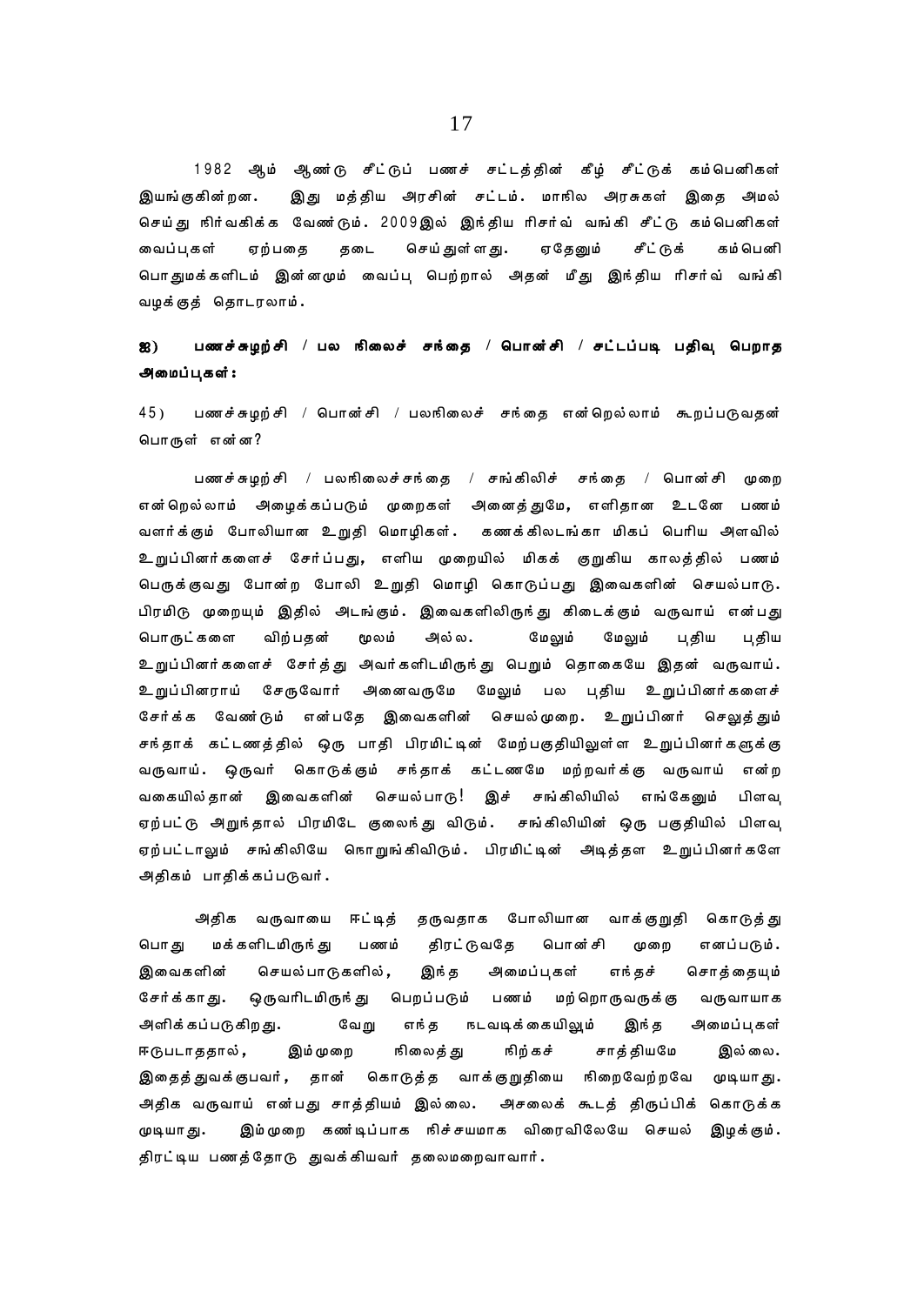46) பணச் சுழற்சி / பணஙிலச்சங்தை / பிரமிட் முறையில் பணம் பெற அனுமதி  $2\omega$ ன்டா?

இல்லை. 1978 ஆம் ஆண்டு பரிசுச் சீட்டு மற்றும் பணச் சுழற்சித் தடைச் சட்டத்தின் கீழ் பணச் சுழற்சி / பலஙிலைச் சங்தை / பிரமிட் முறை / பொன்சி முறை இவை அனைத்துமே தடை செய்யப்பட்டுள்ளதால், அவை அம்முறையில் பணம் பெறவும் தடை உள்ளது.

 $47$ ) இங்திய ரிசர்வ் வங்கி, பணச்சுழற்சி / பலஙிலைச் சங்தை / பிரமிட் முறை ஆகியவைகளை ஒழுங்கு முறை செய்கிறதா?

1978 ஆம் ஆண்டு பரிசுச் சீட்டு மற்றும் பணச் சுழற்சி முறைத் தடைச் சட்டத்தின் கீழ் பரிசுச் சீட்டு முறையும் பணச் சுழற்சி முறையும் தடை செய்யப்பட்டவையாகும். இச் சட்டத்தை அமலாக்கம் செய்வதில் இந்திய ரிசர்வ் வங்கிக்கு எவ்விதப் பங்கும் இல்லை. இச்சட்டத்தின் கீழ் அதற்குத் தேவையான விதிமுறைகளை வகுக்க மத்திய அரசுக்கு ஆலோசனை மற்றும் உதவி செய்வதைத் தவிர இந்திய ரிசர்வ் வங்கிக்கு இதில் வேறு எந்தப் பங்கும் இல்லை.

48) பின் யார் தான் இம்முறைகளை ஒழுங்கு செய்கிறார்கள்?

பணச்சுழற்சி / பலநிலைச் சந்தை / பிரமிட் முறை / என்பவை எல்லாம் 1978 ஆம் ஆண**்**டு பரிசுச் சீட்டு மற்றும் பணச் சுழற்சி முறைத் தடைச் சட்டத்தின் கீழ் தடை செய்யப்பட்ட செயல்பாடுகள். எந்த ஒரு தனிநபரோ ஸ்தாபனமோ பரிசுச் சீட்டு, பணச் சுழற்சி முறை என்பன போன்றவற்றை துவக்கவோ, உறுப்பினர்களைச் சேர்க்கவோ, பணம் செலுத்த அல்லது பணம் பெறவோ அனுமதி கிடையாது. இச்சட்டத்தை மீறுவோர் மீது மாநில அரசு தகுந்த நடவடிக்கை எடுக்கும்.

49) யாரேனும் அப்படிப்பட்ட முறையை இயக்கினால் என்ன நடக்கும்?

இப்படிப்பட்ட கேர்மையற்ற முறைகளின் செயல்பாடுகள் பற்றிய தகவல் மற்றும் புகார்களை மாநில அரசின் காவல்துறை பொருளாதாரக் குற்றப் பிரிவிற்குத் தெரிவிக்கலாம். அல்லது மத்திய அரசின் கம்பெனி விஷய அமைச்சகத்திற்கு அறிவிக்கலாம். இந்திய ரிசர்வ் வங்கிக்கு இது குறித்தத் தகவலோ புகாரோ வருமானால், சம்மந்தப்பட்ட மாநில அரசுக்குத் தெரிவிக்கும்.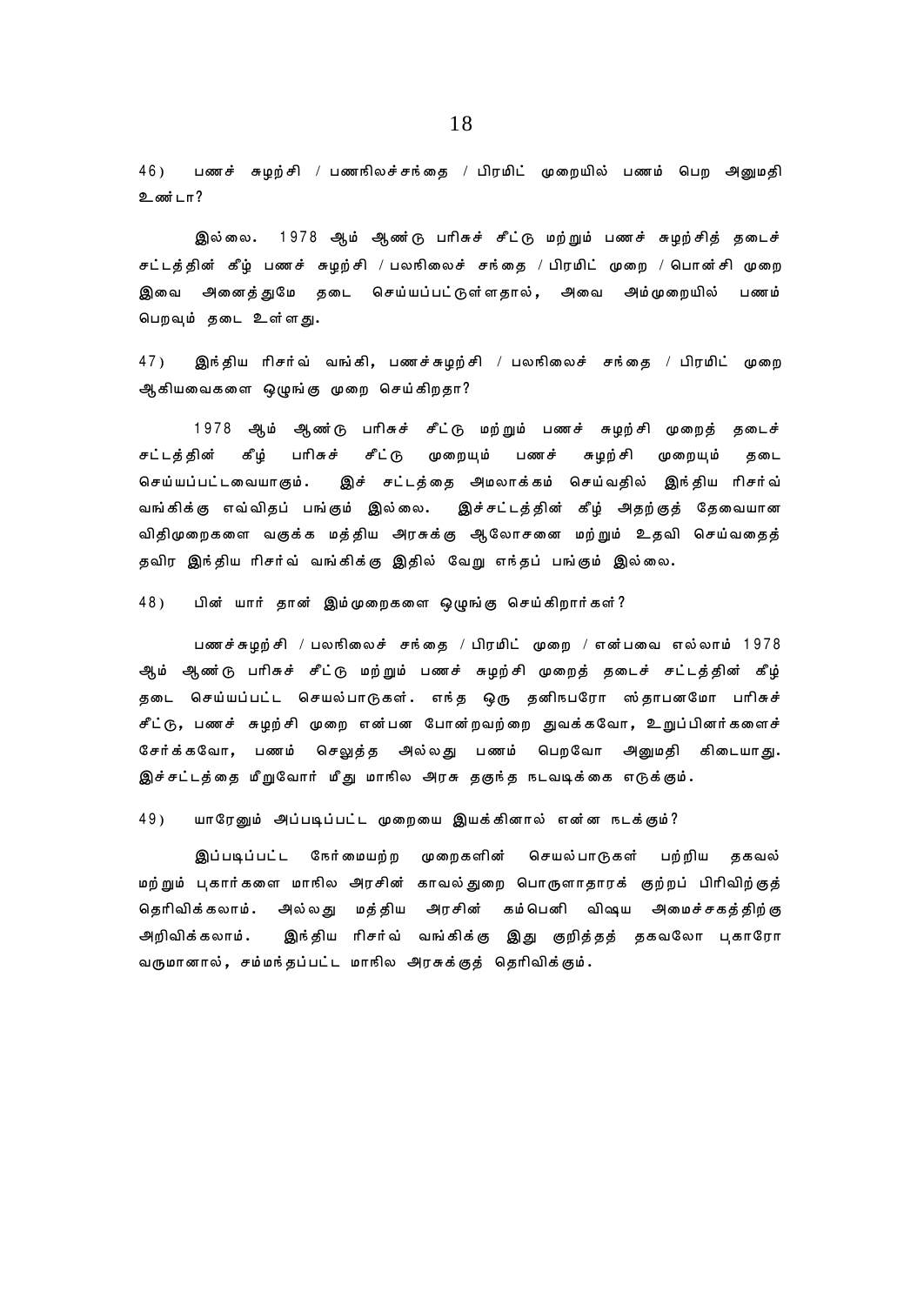வைப்பாளரோ முதலீட்டாளரோ பகாரை யாரிடம் தெரிவிக்க வேண ்டும்?  $50)$ 

| நிறுவனம்                                                                                                                                               | ஒழுங்கீட்டாளர்                                                                                 |
|--------------------------------------------------------------------------------------------------------------------------------------------------------|------------------------------------------------------------------------------------------------|
| வங்கி சாரா<br>வங்கிகள் மற்றும்<br>நிறுவனங்கள்                                                                                                          | இந்திய ரிசர்வ் வங்கி (RBI)                                                                     |
| வீட்டு வசதிக்கடன்                                                                                                                                      | தேசீிய வீட்டு வங்கி (NHB)                                                                      |
| காப்பீட்டுக் கம்பெனிகள்                                                                                                                                | காப்பீடு ஒழுங்குமுறை மற்றும் மேம்பாட்டு<br>ஆணையம் (IRDA)                                       |
| ஸ்டாக், தரகு, வர்த்தக வங்கிக்<br>கம்பெனிகள், துவக்க மூலதன<br>கம்பெனிகள், பரஸ்பர நிதி<br>நிறுவனங்கள் கூட்டு சேரீப்பு முறைகளை<br>மேற்கொள்ளும் கம்பெனிகள் | இந்திய பங்கு மற்றும் பரிவர்த்தனை<br>வாரியம் (SEBI)                                             |
| நிதி கம்பெனிகள்                                                                                                                                        | நிறுவனங்கள் விவகாரங்களுக்கான<br>மத்திய அமைச்சகம் (MCA)<br>(ROC) வழியாக                         |
| சீட்டுக் கம்பெனிகள் சட்டப்படி<br>பதிவு<br>பெறாத தனிநபர் / நிறுவனம்                                                                                     | மாநில அரசுகள் (State Govt.)<br>சீட்டுப்பதிவாளர் (Inspector General of<br>Registration - Chits) |

மேற்கணர்ட அடீ்டவணை ஒழுங்கீட்டாளர்களின் பட்டியலையும் அவர்கள் கண்காணிக்கும் நிறுவனங்கள் அமைப்புகள் பற்றிய விபரங்களையும் தெரிவிக்கிறது. எனவே சம்மந்தப்பட்ட ஒழுங்கீட்டாளருக்கு அந்தப் புகாரை அனுப்ப வேணர்டும். அச்செயல்பாடு தடை செய்யப்பட்ட செயல்பாடாக இருப்பின், பாதிக்கப்பட்டவர் மாநில அரசின் காவல்துறை பொருளாதாரக் குற்றப் பிரிவை நாடி தகுந்த புகார் அளிக்கலாம்.

 $51)$ சட்டப்படி பதிவு பெறாத அமைப்புகள் வைப்புகளை ஏற்பதைத் தடுக்க யாருக்கு அதிகாரம் இருக்கிறது?

ரிசர்வ் வங்கிச் சட்டப் பிரிவு 45T யின் படி இந்திய ரிசர்வ் வங்கிக்கும்**,** மாநில அரசுக்கும் ஒருங்கிணைந்த அதிகாரங்கள் உள்ளன. ஆயினும் தவறு இழைப்பவர் மீது உடனடியாக ஈடவடிக்கை எடுக்க வேண்டுமாதலால், புகார்களை உடனடியாக மாநில காவர்துறை பொருளாதாரக் குற்றப்பிரிவுக்கு அனுப்பவேண்டும். தகுந்த நடவடிக்கைகளை உடனே எடுக்க அது உதவியாய் இருக்கும். விரிந் து பரங்து இருக்கும் மாநில அரசின் அதிகாரங்களின் மூலம் 1934 ஆம் ஆண்டு இந்திய ரிசர்வ் வங்கி சட்டத்தின் கீழும் நடவடிக்கை எடுக்க மாநில அரசுக்கு எனவே அமைப்புகளோ / தனிநபர்களோ வைப்புகள் ஏற்பது அதிகாரம் உண்டு. தெரிய வந்தால் பொது மக்கள் அத்தகவலை மாநில அரசின் காவல் துறை பொருளாதாரக் குற்றப் பிரிவிற்கு உடனே புகார் அளிக்க வேண்டும்.

வைப்பாளர் நலன் பாதுகாப்புச் (நிதி அமைப்புகளில்) சட்டம் பல மாநில அரசுகளால் இயற்றப்பட்டு, தங்களுக்குள்ள அதிகாரங்களின்படி துரிதமாக நடவடிக்கை எடுத்து வருகின்றனர்.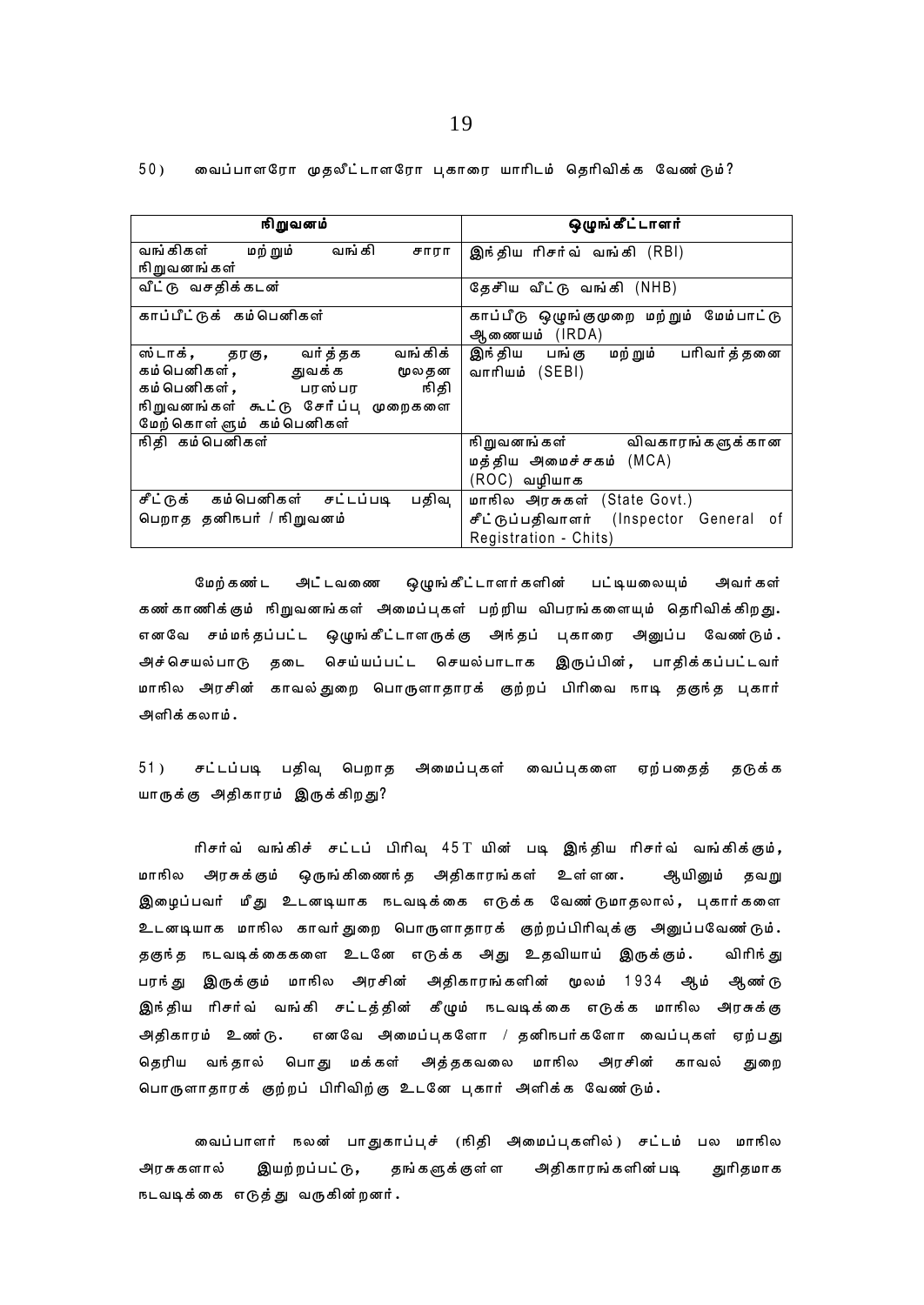1934 ஆம் ஆண $\tilde{c}$  இந்திய ரிசர்வ் வங்கி சட்டப் பிரிவு 45S, பதிவு பெறாதஅமைப்புகளான தனிநபர்கள், குழுமம், சங்கங்கள் போன்ற எந்த ஒரு அமைப்போ தனிநபரோ பொது மக்களிடமிருந்து வைப்புகள் ஏற்பதைத் தங்கள் பிரதான முக்கிய வர்த்தமாகக் கொள்ளத் தடை விதிக்கிறது. அப்படி வைப்புகளைப் பொது மக்களிடமிருந்து ஏற்கும் சட்டப்படி பதிவு பெறாத தனிநபர் / அமைப்புகளுக்கு சிறைத் தணர்டனை அல்லது அபராதம் அல்லது இரணர்டுமே சேர்த்து விதிக்க இச்சட்டம் வழிகோலுகிறது.

1934 ஆம் ஆண $\dot{6}$  இந்திய ரிசர்வ் வங்கி சட்டம் ரிசர்வ் வங்கிக்கும், மாநில அரசுக்கும் ஒருங்கிணைந்த சம அதிகாரம் அளிக்கிறது. அதன்படி அவை, ரீதிமன்றத்தில் தேடுதல் வாரண**்**ட் ஆணை பெற்று இப்படிப்பட்ட அமைப்புகளின் வைப்பு ஏற்பை ஆய்வு செய்யலாம்.

அனுமதிக்கப்பட்ட ரிசர்வ் வங்கி அதிகாரி அல்லது மாநில அரசின் அதிகாரி ரீதிமன்றத்தில் இப்படிப்பட்ட சட்டப்படி பதிவு பெறா அமைப்புகள், தனி நபர்கள் மீது வழக்கும் தொடரலாம்.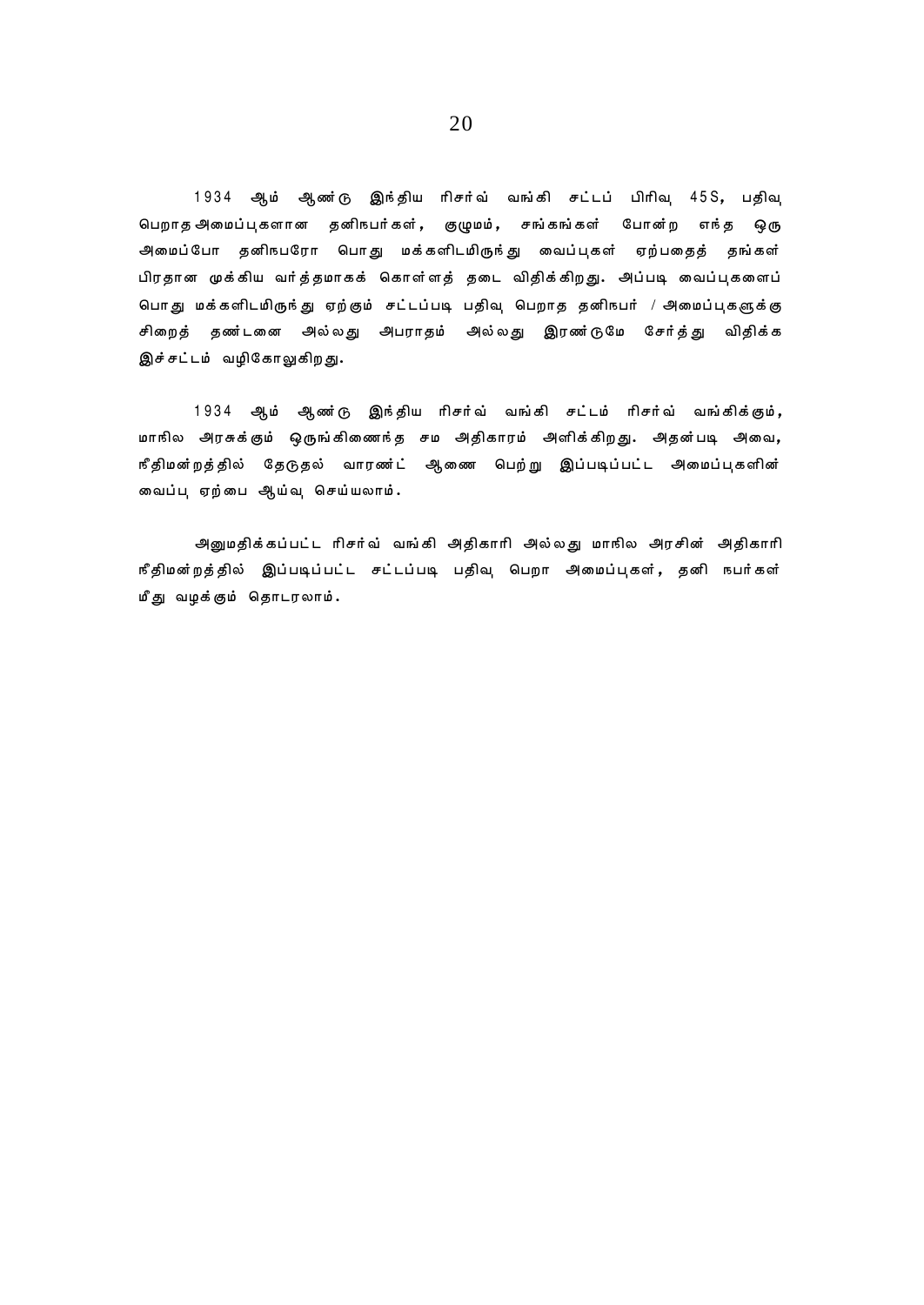### அட்டவணை – II

## நிறுவனங்கள் அல்லாத அணைப்புகணை ஒழுங்குபடுத்துவவார் பற்றி ஒரு பார்ணவ



ஆளுமை, நிர்வாகம், கணக்கு தணிக்கை, பைியாைர் விபரங்கள், பதிவு ஆகியணவ

கூட்டுறவு சங்கங்களின் பதிவாளரிடம் உள்ளன (RCS)

# <u>மாநில மற்றும் மாவட்ட மத்திய கூட்டுறவு</u> வங்கிகள்

வங்கி சதாடர்பான நடவடிக்ணககணை ஒழுங்குபடுத்துதல் இந்திய ரிசர்வ் வங்கி செய்கிறது.

வைற்பார்ணவயிடுவணத வதெீய விவொய ைற்றும் ஊரக வைம்பாட்டு வங்கி (NABARD ) செய்கிறது.

# ஆளுணை, நிர்வாகம், கைக்கு தைிக்ணக, பைியாைர் விபரங்கள், பதிவு ஆகியவை கூட்டுறவு சங்கங்களின் பதிவாைாிடம் உள்ைன (RCS)